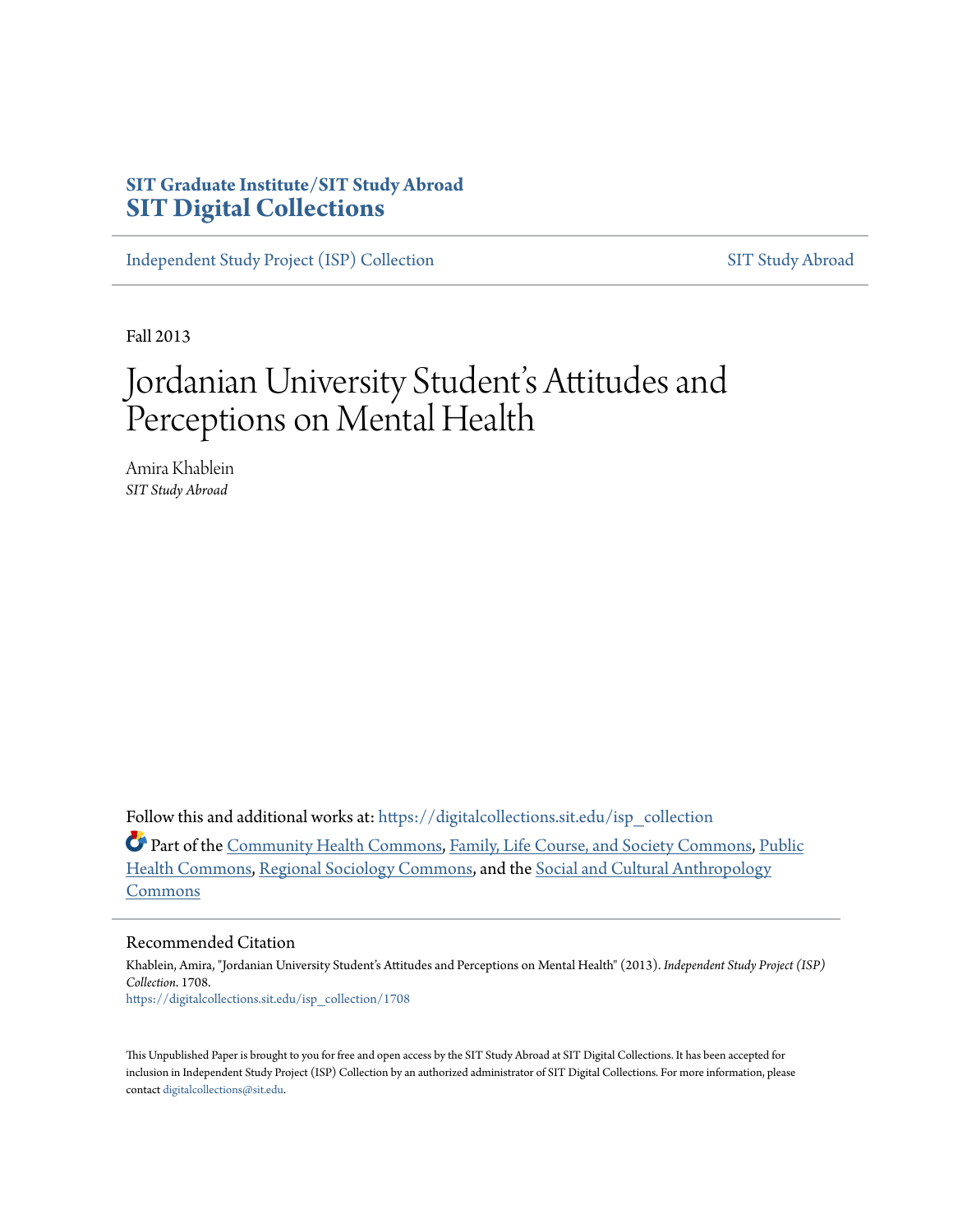## Jordanian University Student's Attitudes and Perceptions on Mental Health

Amira Khablein

Gonzaga University

Psychology Minors: Biology, International Relations

SIT, Middle East, Jordan, Amman

Academic Director: Abdulhaq, Bayan, Ph. D

Project Advisor: Wazaify, Mayyada, Ph. D

Submitted in partial fulfillment of the requirements for Health and Community Development,

SIT Study Abroad, Fall 2013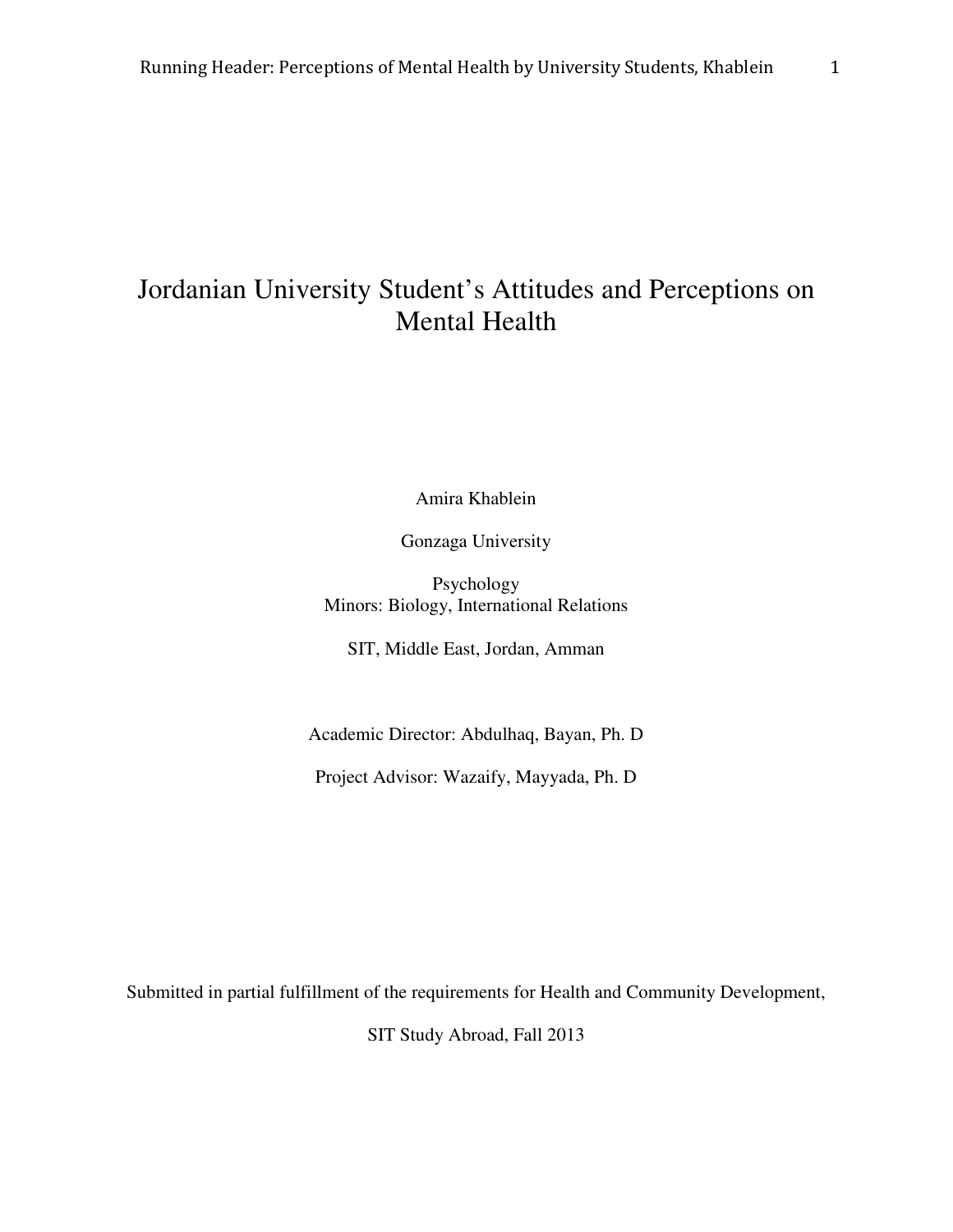## **Copyright permission**

The author hereby does grant the School for International Training the permission to electronically reproduce and transmit this document to the students, alumni, staff, and faculty of the World Learning Community.

The author hereby does grant the School for International Training the permission to electronically reproduce and transmit this document to the public via the World Wide Web or other electronic means.

The author hereby does grant the School for International Training the permission to reproduce this document to the public in print format.

Student: Amira Khablein

Signature: Amira Khablein

Date: December 8, 2013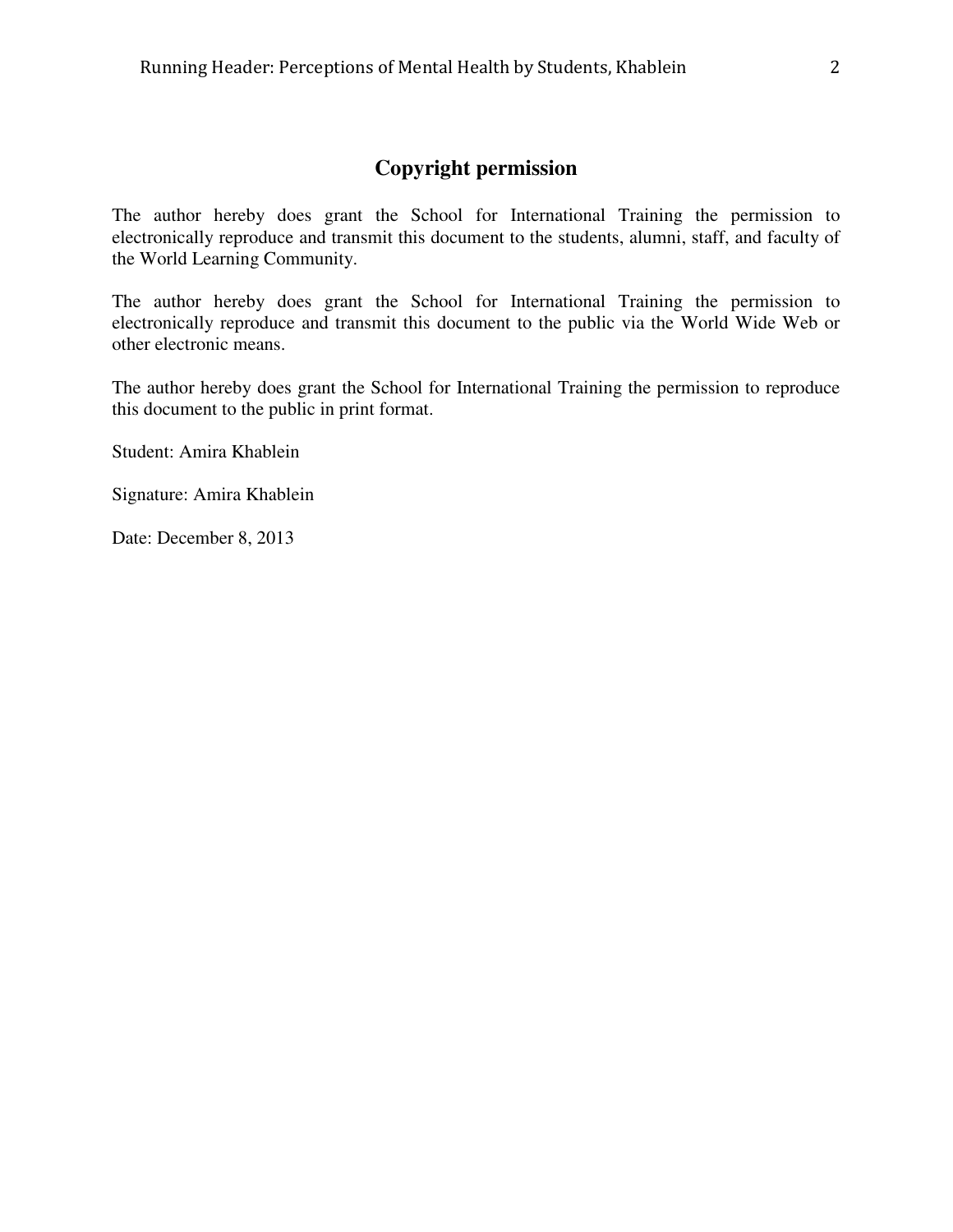#### **Acknowledgments**

A huge thanks to Dr. Mayyada Wazaify without whom this project would not have been completed to the current detail or within the time frame of research. She was invaluable with research direction, data analysis and particularly translation help. A world of thanks to Dr. Bayan Abdulhaq, whose support throughout the semester, particularly during this research period, as she allowed everything to stay on schedule, especially in regards to data collection. Dr. Tariq Arafat and the entire Petra University staff for being so accommodating and willing to help with research in a field that is so severely lacking. Rima Akramawi and Riham Naimat for all their support during the entire period but particularly with back-translation. A huge thank you to Ghazwa Alfayez for her support throughout the semester. All of the SIT staff who supported our students to understanding the crazy life in Jordan and the greater Middle East and North Africa region at large. Finally, of course, a large thank you to my fellow SIT peers who have helped foster this research from the beginning with much emotional support, especially Katie Halloran and Beebe Sanders, it wouldn't have been finished without you.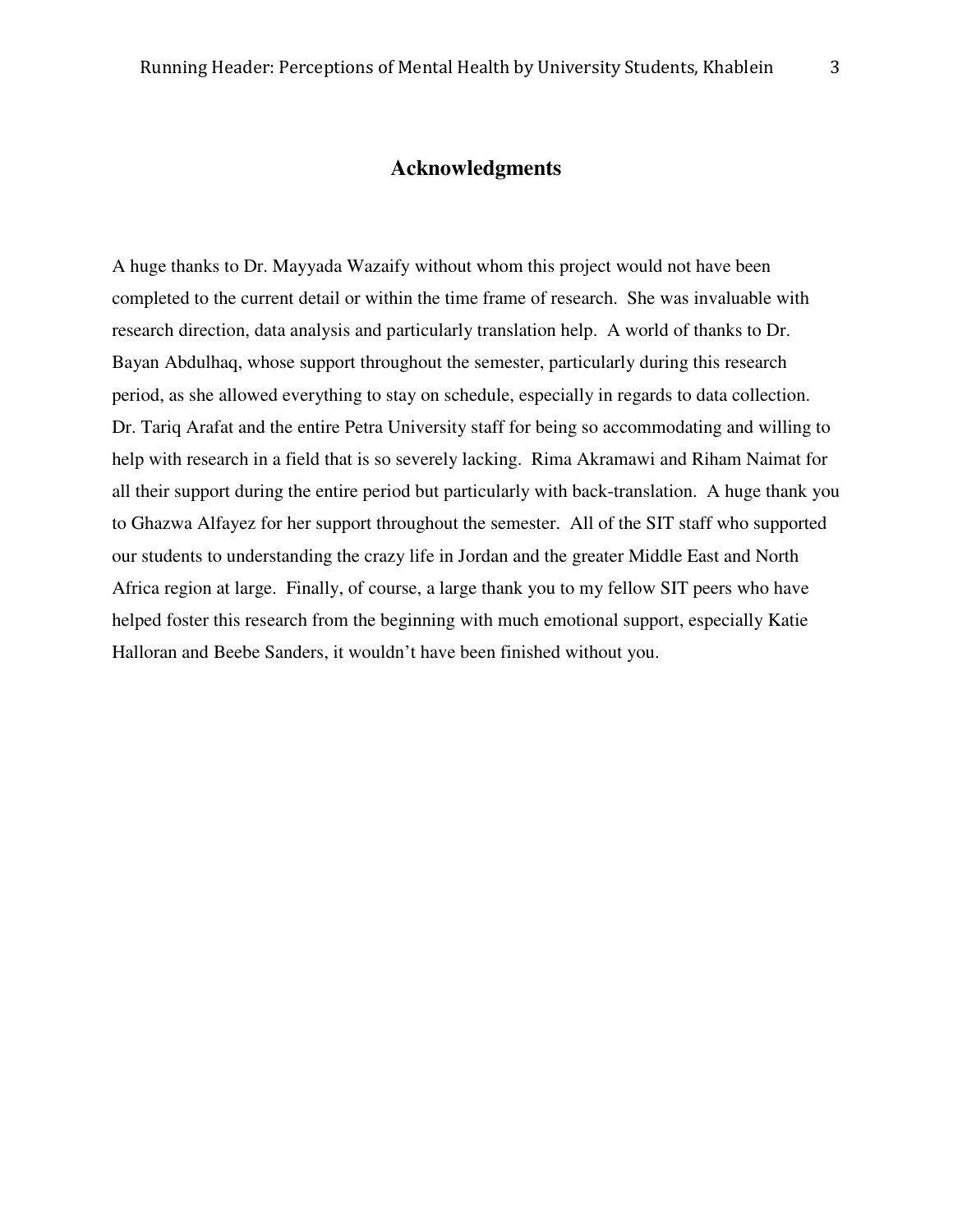## **Table of Contents**

| I.   |  |
|------|--|
| II.  |  |
| Ш.   |  |
| IV.  |  |
| V.   |  |
| VI.  |  |
| VII. |  |
|      |  |
| IX.  |  |
| X.   |  |
|      |  |
|      |  |
|      |  |
|      |  |
|      |  |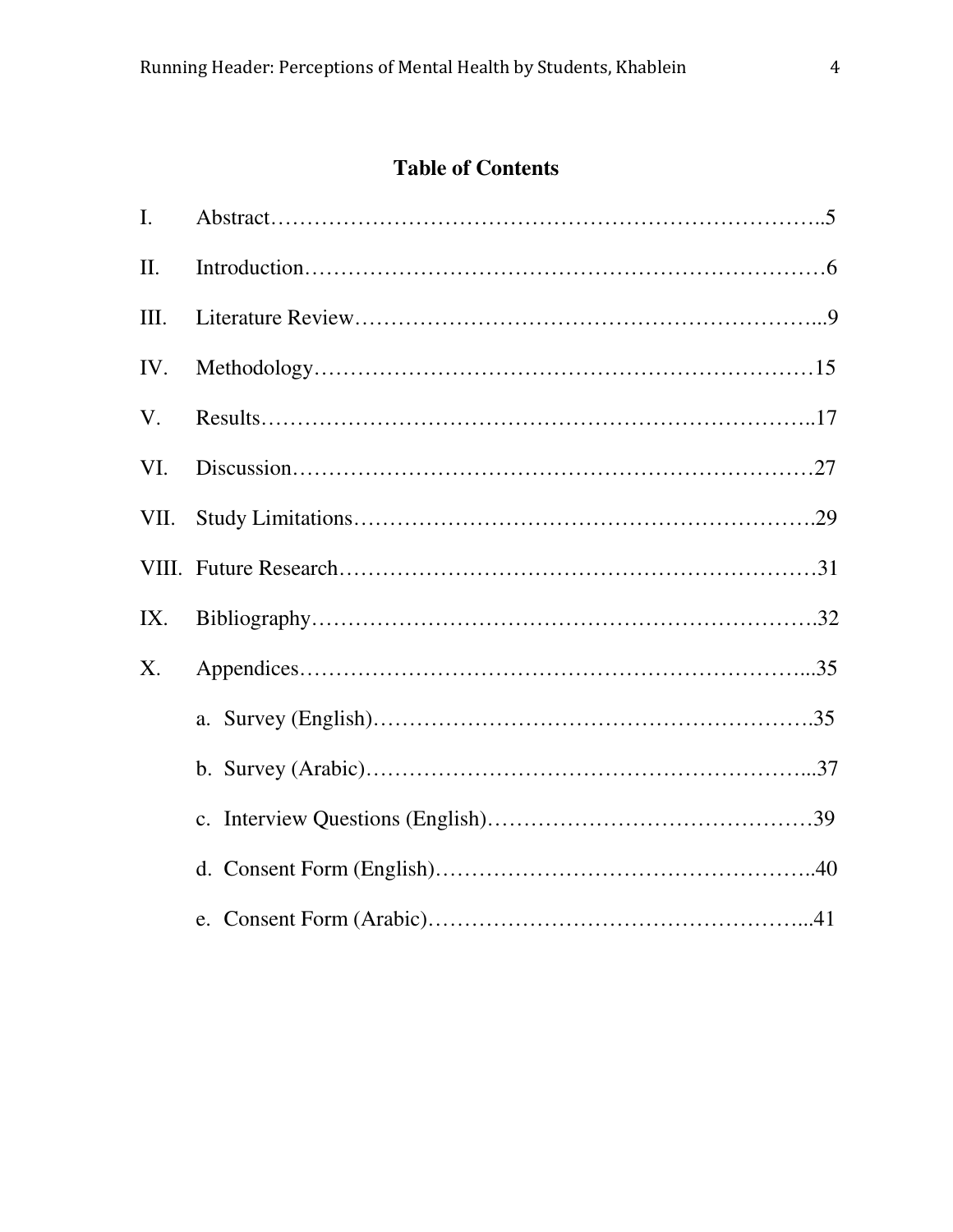## **I. Abstract**

The present study examines the attitudes and perceptions of students at a private, Jordanian University to examine, through surveys, interviews and a focus group whether the stigma commonly associated with mental health in the Middle East and North African region persists for students and the reasons behind this stigma. It was also investigated what kind of disorders came to mind when asked to name specifics to see if students focused on the illness of psychological disorders when weighing mental health. It was found that the stigma does not necessarily exist for students, though it is perpetuated throughout the community and thus leads to mental health resources being underutilized not only in Jordan, but also within the greater region. When discussing the issues that come to mind, students were fairly evenly split between identifying initially psychological disorders or other mental health illnesses.

**Key Words:** Regional Studies: Middle East, Social Psychology, Cultural Anthropology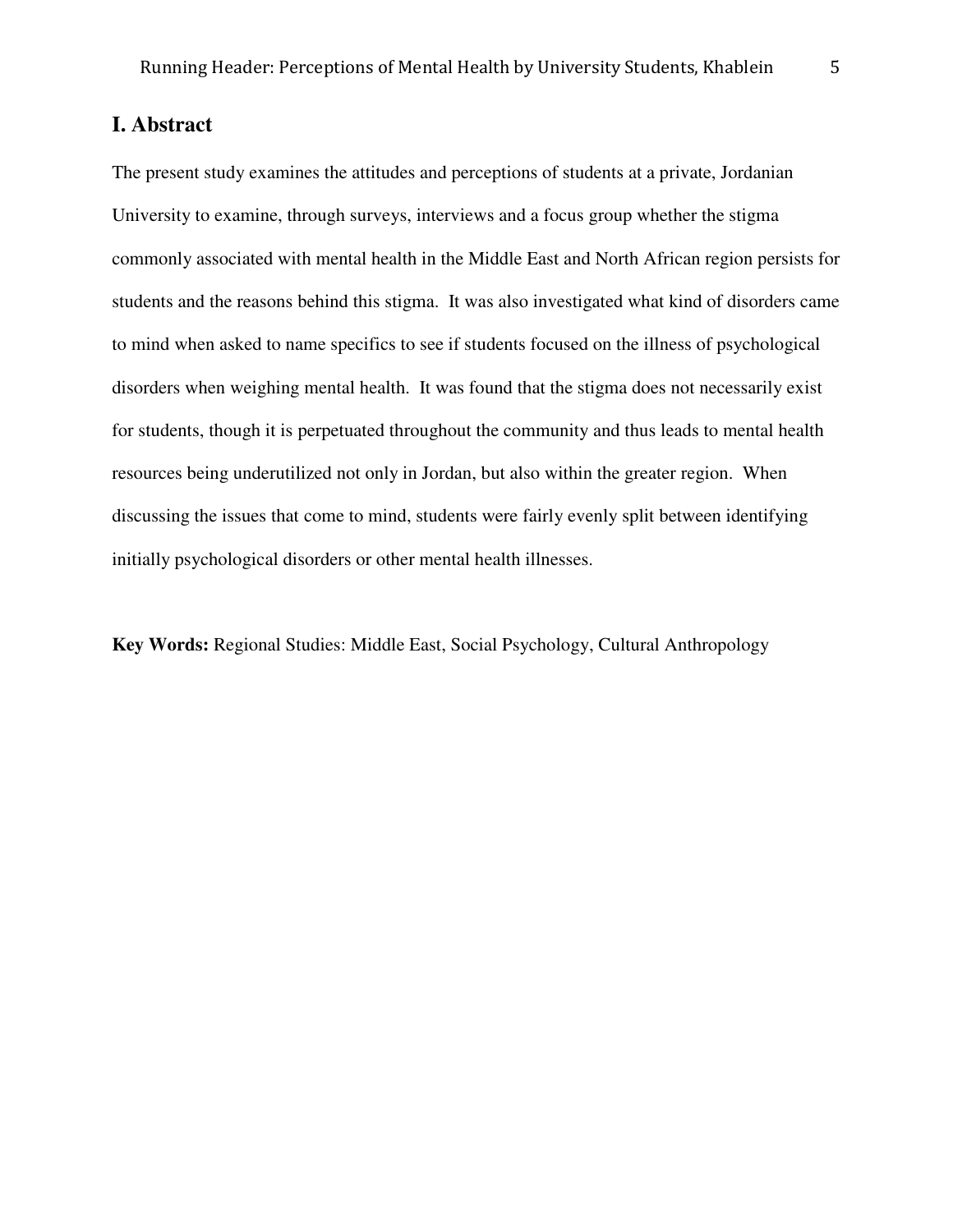#### **II. Introduction**

Jordan is in a unique position in regard to health care, it is a major medical tourism destination for many Middle Eastern and North African countries, not to mention several European countries which take advantage of the affordable and yet quality healthcare that they can receive in Jordan. The lack of required visas for most countries in order to visit Jordan makes it easy to be able to travel to, additionally, the continued stability of Jordan in a region of perpetual turmoil is also another factor that allows Jordan to attract tourists for medical purposes. Due to the conflict in the region many people whose countries have been involved in civil wars seek refuge from fighting and medical treatment in Jordan including Iraq, Egypt, Libya, and Tunisia while Jordan is currently providing much medical care to Syrian refugees who have left the camps run by the United Nations Human High Commissioner for Refugees (UNHCR), or are otherwise being reimbursed by the Jordanian Ministry of Health or the UNHCR.

Mental Health in the Middle East and North Africa region is understudied and thus under utilized. Jordan, in particular has been identified internationally, as a country that needs to improve its mental health system. It was one of the first countries in the world to implements the World Health Organization's (WHO) mental health action programme (mhGAP). In Jordan a bio-psychosocial method of community based mental health care has been implemented in primary health care centers in order to encourage citizens to seek mental health help, especially when referred from the general practitioners. The WHO aims to integrate mental health care into primary care in order to effectively reach the greatest population within Jordan though the only cities the program has been instated in are, Amman, Irbid and Zarqa (WHO website) which though serves a great population of Jordan, leaves a large population unattended. Though the World Health Organization and the Jordanian Ministry of Health are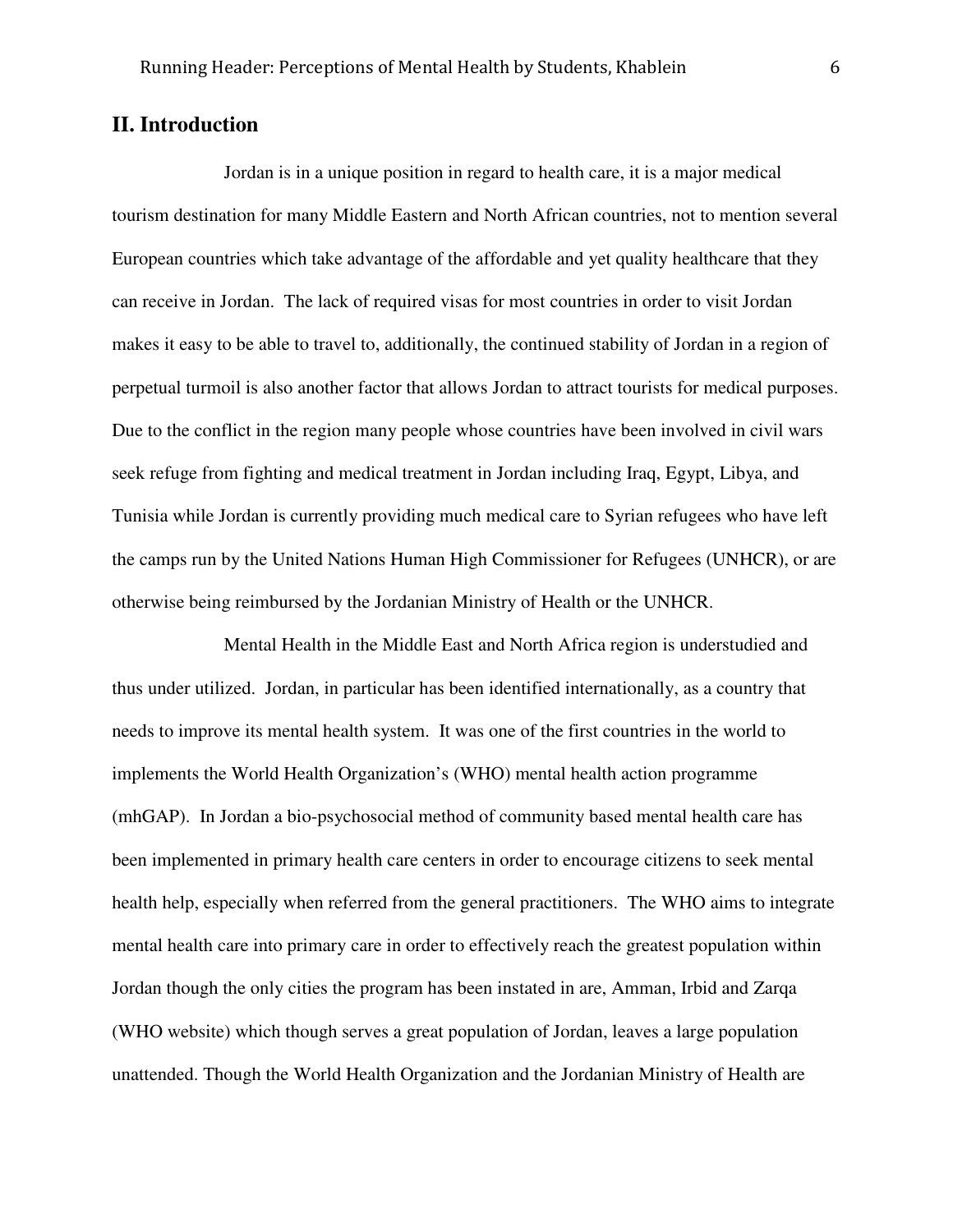making these extra efforts, nothing will change within Jordan until the perceptions of the people are changed in their regard toward mental health problems and those who seek treatment. Jordan and the majority of the Eastern Mediterranean Region are severely lacking according to WHO standards in regard to mental health due to the history of a stigma and shame associated with mental health illnesses. Those who admit to mental health illnesses and their families face isolation from the community at large while the individuals additionally may be isolated from family life. Mental illness is still regarded as shameful and debilitating in many circumstances thus leading the general population to not seek mental health help. Recently there have been more efforts of establishing mental health options for the population, though general practitioners who may hold the same traditional attitudes about mental health are unlikely to refer patients to psychiatrists or psychologists or use the newly established mental health clinics in primary health care centers.

 As a country industrializes and attempts to reach a Western level of world proficiency and status of living for its citizens it goes through many economic and social changes. The Middle East as a region has been facing these issues as the process of industrialization has been happening since the end of colonization. Many people living in the area have attempted to retain their traditional beliefs and customs in light of an ever-changing world. It is a testament to the homogeneity of the Arab world that many of the traditions and customs have survived colonialism and the beginning of industrialization. Though it can also at times be pointed to this perpetuation of traditions and beliefs as the cause of the lack of support for mental health care. Traditional beliefs put a lot of emphasis on jinns, whose symptoms could also be interpreted as schizophrenia by some standards of psychiatry. It is viewed as shameful to have a member of a family suffering from a mental illness and in many cases can make an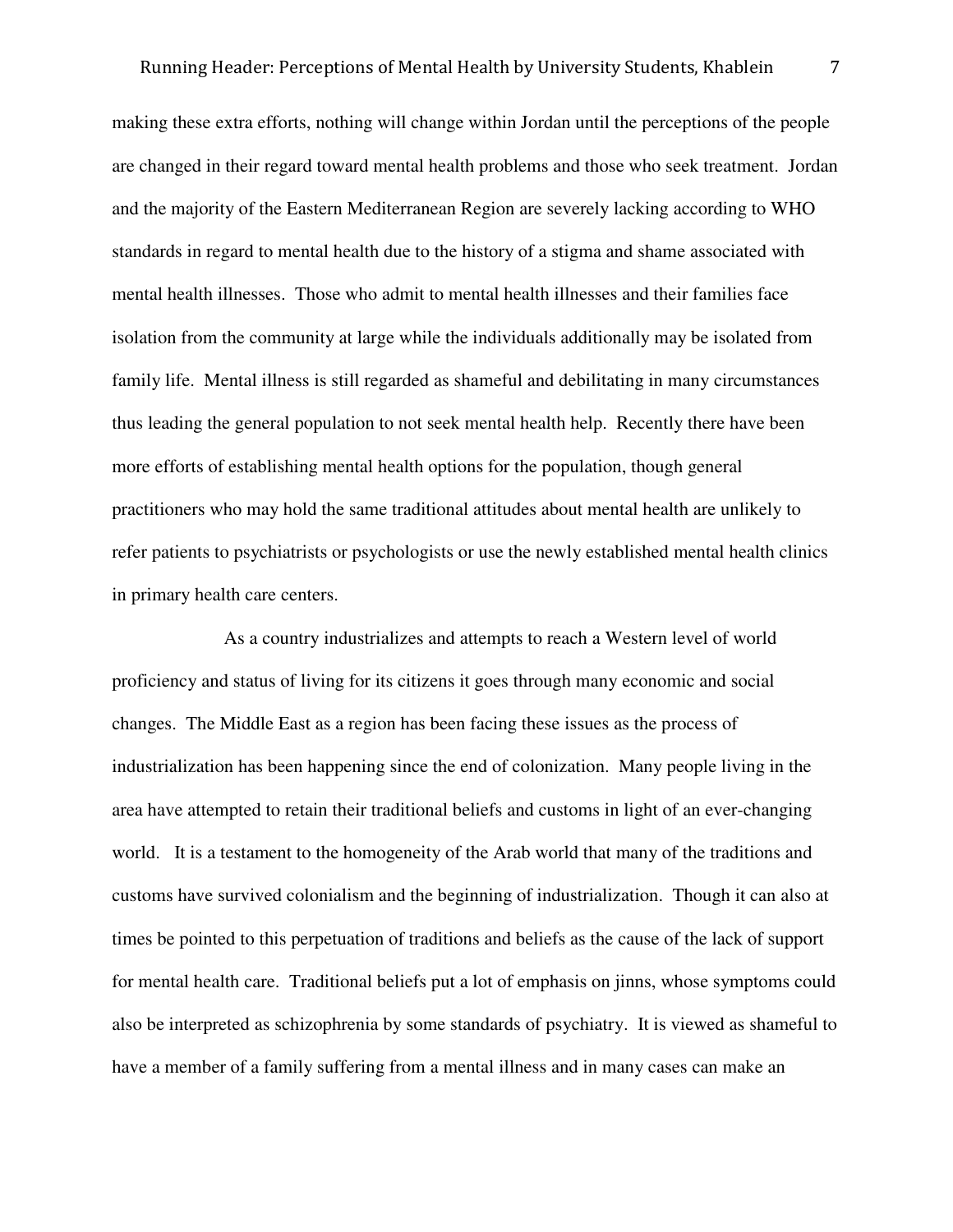individual unmarriageable and jeopardize the situation for others within the family. Because mental illnesses are largely misunderstood mentally ill are often times put away within the homes and not allowed access to the outside world. Family members prefer to not acknowledge the mentally ill than to talk to others about the condition for fear of being socially stigmatized. For a culture entirely built upon a theme of shame and pride the concept of avoiding shame especially for the family is important in order to maintain social status and avoid excess pressure on familial relationships.

 The nature of relationships and personal interactions in the Middle East foster a mix between an independent culture and an interdependent culture. Typically Western nations are found to be more independent where the in group and out group lines are blurred whereas Eastern countries are more interdependent with the in group and out group lines clearly established, most often with family inside the in group and sometimes close friends but all others in the out group. This can make it shameful in interdependent cultures to seek help outside of the immediate in-group with issues that sometimes have to pertain to the in-group. Due to the industrializing nature of the Middle East they can be see as caught between these two cultural identities. It is still considered shameful to seek outside help for personal problems but it is much easier to blur the lines and bring in strangers to the in-group. This has to do with mental health in that for Eastern countries and many cases in the MENA region, seeking outside help for personal problems will bring shame to the family in addition to airing familial problems to the public, which is not only unacceptable but also hinders the ability to bring new people into the in group. For many Western cultures this is not necessarily a problem since the line can so easily be blurred and taking care of personal problems, privately and not sharing them, even with members of the in-group is much more highly valued. The cases of independent versus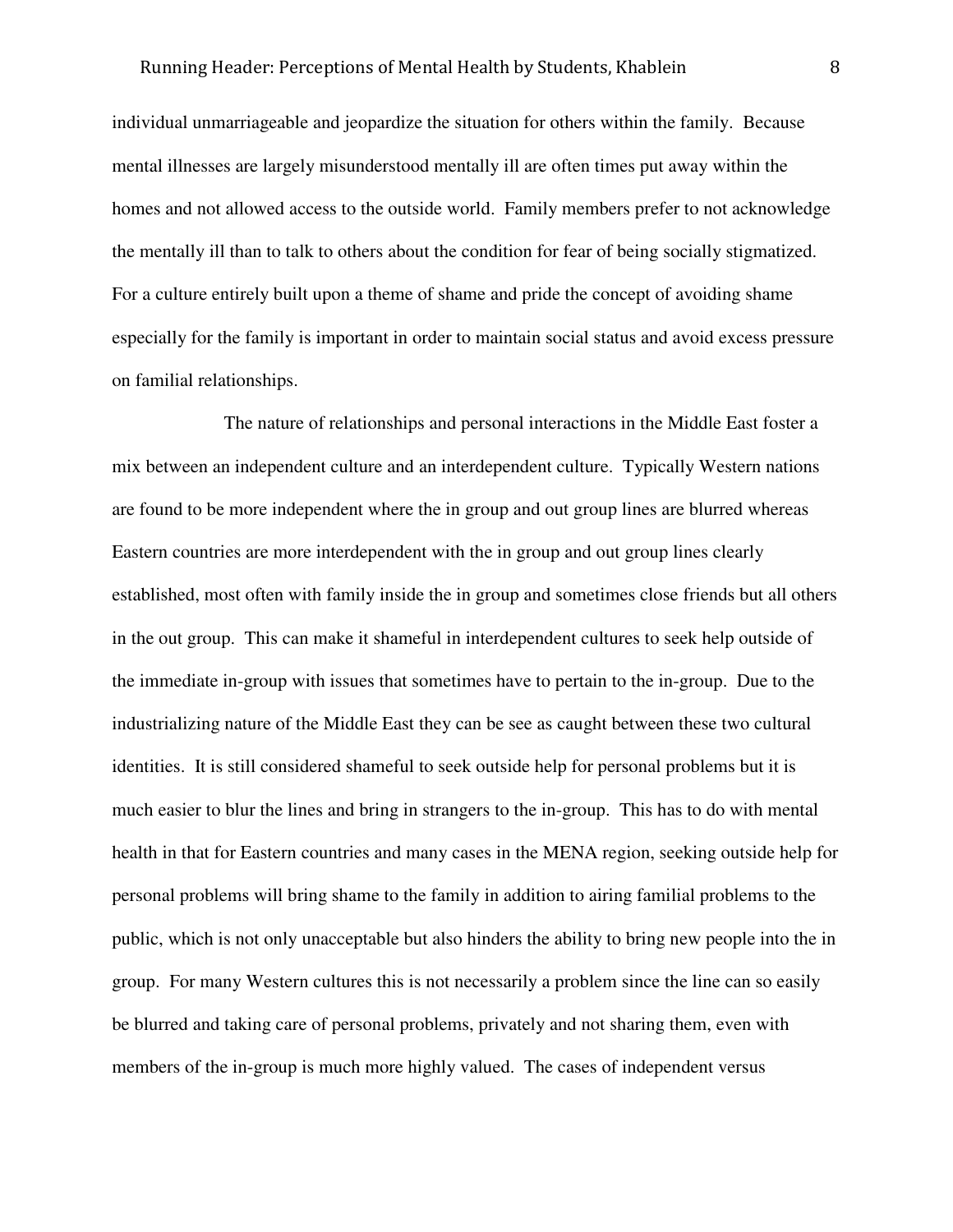interdependent may stem from the tribal nature of the MENA regions origins. In many places throughout MENA tribes are still prominent and the mentality of one tribe working together, and not necessarily with anyone else may still be seen.

 From this the present study will examine the stigma among university students. Though it is hypothesized that students will be aware of the stigma they will not necessarily support it. The purpose of the study is to understand why the stigma is still being perpetuated throughout the region if there is evidence among the student responses that it continues.

#### **III. Literature Review**

 When examining the literature of mental health, and mental health stigma in the Middle East it can easily be broken down in to several categories of research. Research so far into mental health within the Middle East and North Africa region has focused on violence and conflict, thus post-traumatic stress disorder (PTSD), as well as help-seeking attitudes and patterns which directly relate to the stigma associated with mental health in the region. Each will be evaluated in turn in order to give a clear understanding of how hypotheses were arrived at and why certain methods were used over others in the current study.

#### **Help-Seeking Attitudes and Stigma**

 There is much in the psychological literature about help-seeking in general, though recently there has been a general social psychology push to differentiate help seeking by region in order to be able to generalize across cultures, as is not possible when only focusing in one region. Research on help seeking attitudes and Arabs has been done on multiple populations throughout the region, particularly Muslim populations in Israel, United Arab Emirates and a Muslim-only population in Sydney, Australia (Al-Krenawi, 2011; Aloud, 2009; Youssef, 2006;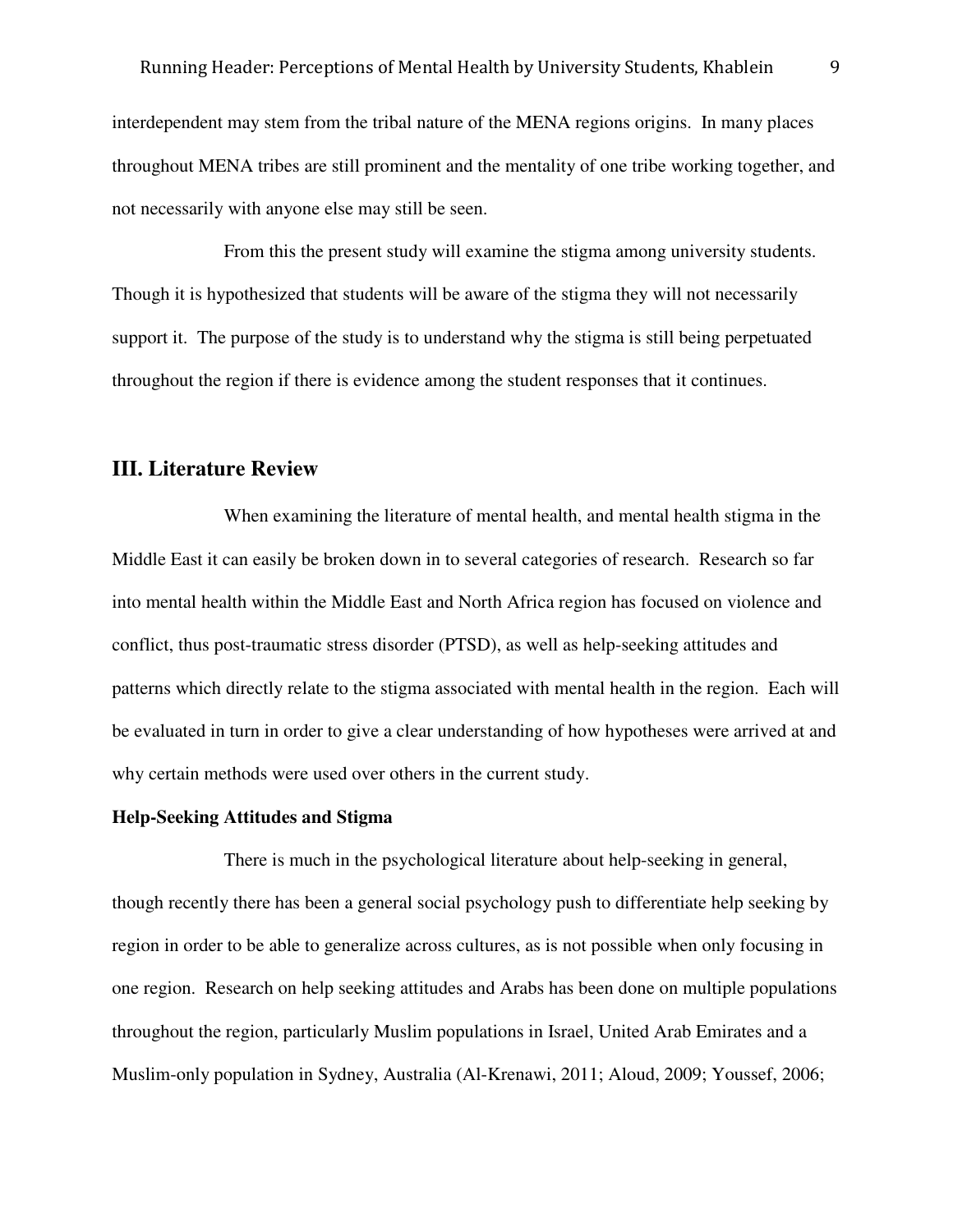Al-Darmaki, 2003). These studies have found that there is a stigma perpetuating within the region that does not allow people to feel comfortable to seek mental health help when it is needed. When examining Arab students in Israel, it was found that "age and number of years in post-secondary education are positively associated with Arab respondents' positive attitudes toward mental heal services" (Al-Krenawai, 2011). This positive association was also found to be perpetuated across religion, in that Christian respondents were more likely to feel positively and use the mental health systems, this is hypothesized to be the reason as a result of 'more common reference points between Christians in the Middle East and Western society'. Other researchers have found that many university students do not utilize the services available to them, "number of factors may inhibit students' access to psychological care, including fear of emotions, perceptions of stigma, fear of treatment, or reluctance to self-disclose" (Al-Darmaki, 2003). Al-Krenawi also found in 2011, that Muslim and Druze students, more than Christians, believe in supernatural explanations of mental health, and believe in the usefulness of treating mental health issues by traditional or religious beliefs. Religion is a driving force for many decisions in most people's lives and especially in the Arab region may be interpreted as some people's reason for not seeking help, "it is common for Arab Muslims to believe that mental illness is caused by Allah, either as punishment for sins or as a test. This belief leads individuals to tolerate the disease, subjecting themselves to Allah's will, which may inhibit their use of treatment" (Aloud & Rathur, 2009). Though religion may not play a direct role in creating the stigma associated with mental health in the Arab world, it may be one of the main factors leading the stigma to be continually perpetuated; "the reliance upon religious and traditional healers may also constitute another barrier to the attitudes and use of formal mental health services (Aloud & Rather, 2009). An unconscious reason for Arabs to continue to rely upon traditional and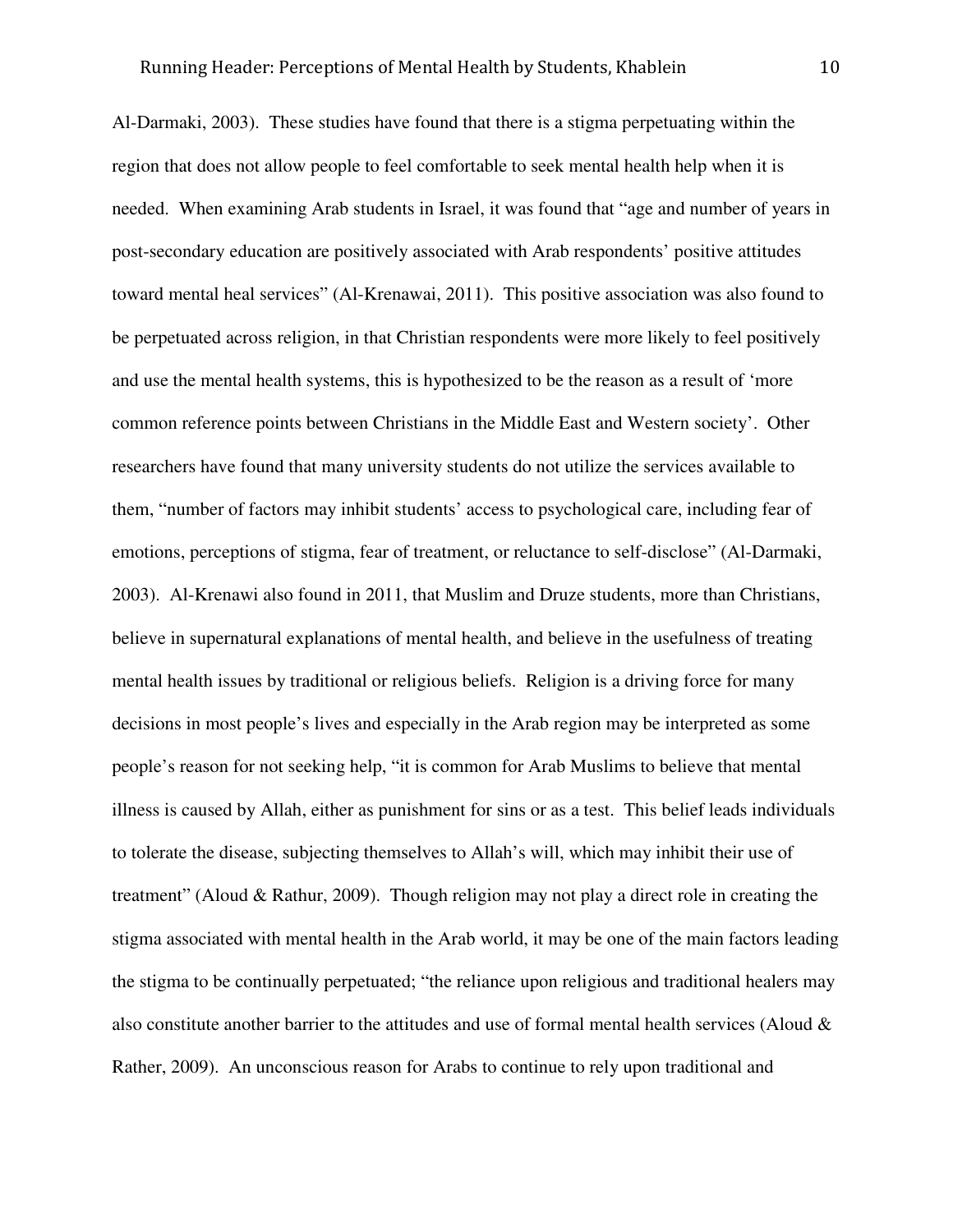religious healing methods rather than Western based psychological treatments would be that many Western techniques can at times, be considered a form of perpetuating colonialism. "For Muslims and Druze, as with other post-colonial peoples, there may be politically embedded ambivalence towards modern mental health services: on the one hand certain care might improve their lives, but on the other hand mental health services are identified as part of the colonial process and have a limited cultural sensitivity towards the minority people" (Al-Krenawi & Grahm, 2005). With this knowledge, it may be that attitudes will begin to change as more 'Western' ideals are beginning to be accepted within the Arab region, especially given the 2011 beginnings of the Arab spring which began in most countries as a call for government reform, in favor of a democracy, a 'Western' ideal. Researchers can only hope this acceptance of something very much 'Western' based will continue to expand into other areas of life. Though the recommendations of Erickson and Al-Timini, 2002 should be taken very seriously in how to alter mental health services within the Middle East to better suit the patients, rather than have the patients suit the treatment. These researchers recommend "in order to alter the resistance to seeking formal mental health services among the Arab population, mainstream mental health professionals need to utilize some traditional techniques and collaborate effectively with indigenous practitioners".

 There is another way to look at the stigma for mental health and it may be considered that many researchers come into the region with a 'Western' bias, whereas there may not be an actual problem where some see it. "What may be considered a mental health problem requiring professional treatment in one society may be seen simply as a routine hassle of daily life in another" (Green, 1995). An entire body of research has concluded that 'traditional Arab beliefs tend to regard the seeking of mental health services and consumption of psychiatric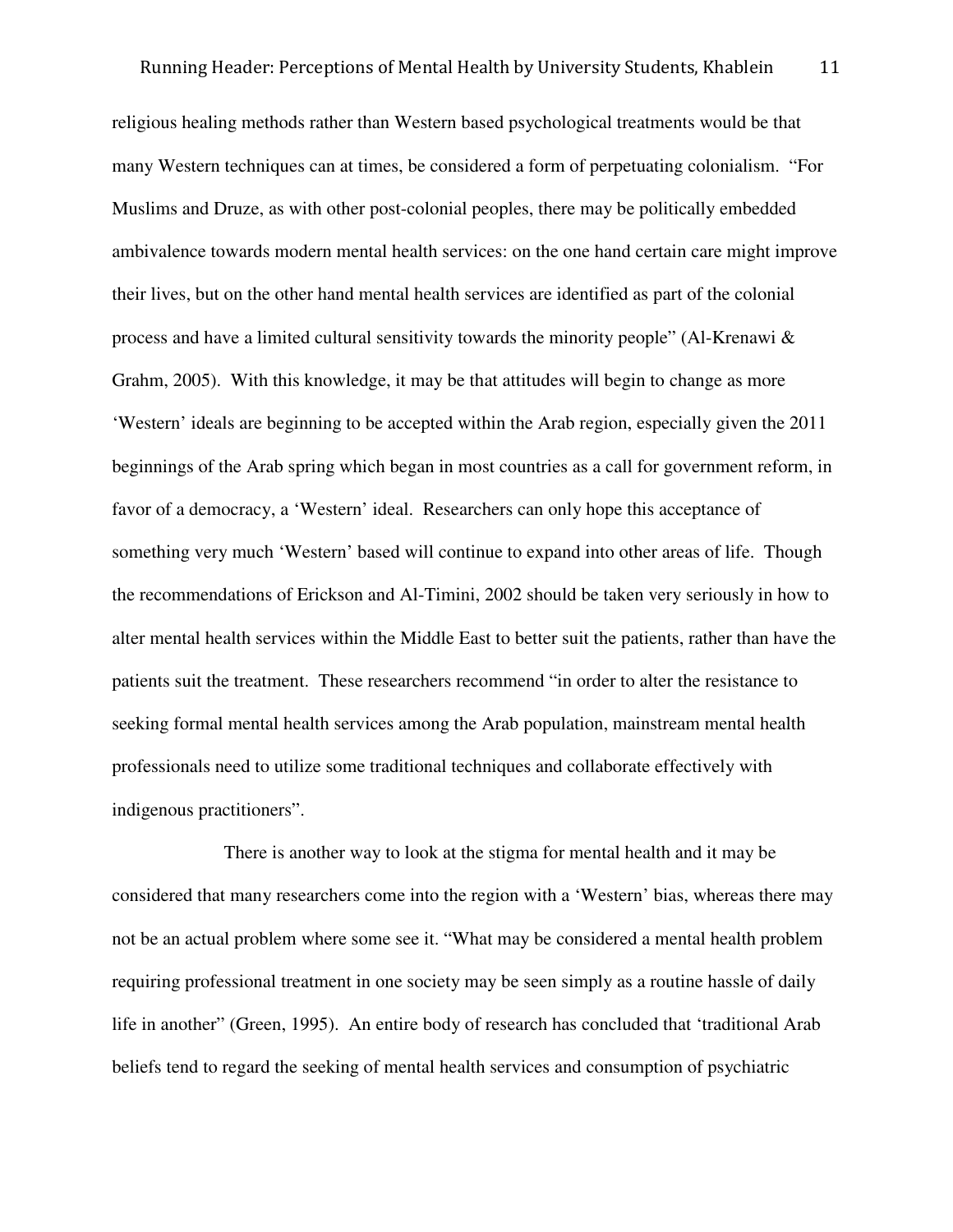medications as shameful' (Abu-Ras, 2002; Al-Adawi, et. al, 2002; Abudabbeh & Aseel, 1999; Haque Khan, 1997). Cultural beliefs and in-group, out-group relationships may play heavily on one's ability and willingness to seek formal mental health care. Independent societies place an emphasis on fixing one's own problems with a more cohesive barrier between in-group and outgroup, whereas interdependent cultures place more emphasis on the boundaries between groups and outside help is not sought unless absolutely necessary. The Middle East and North Africa has been difficult to define in regard to cultural dependence and in many times is seen as more inter-dependent than independent, "among Arab students, reluctance to seek psychological help may be partially attributed to the fear that self-disclosure by the individual client may indicate betrayal of one's own family, or more troubling, self-disclosure might be seen as an unequivocal declaration of weakness" (Sayed, 2002). Al-Darmaki also found in 2003 that "self- disclosure to outsiders is considered unacceptable behavior in this culture. People are encouraged to share personal and emotional issues and discuss problems within their family only." For these reasons some researchers have been lead to classify the Middle East as an inter-dependent culture and thus more likely to face a stigma associated with bringing outsiders, even doctors, into personal matters and sharing family secrets with anyone outside of the family. The trend of shame especially may classify an inter-dependent culture in that independent cultures place a lot more emphasis on guilt, which identifies with the persons locus of control. For Arabs it has been found that for the majority there is an outside locus of control, in regard to believing that outside forces cause the events of one's life "Arab people commonly believe that mental illness is caused by external, malevolent forces" compounded with the knowledge that, "people with an internal locus of control believe that events are contingent on their own actions, thus might be more prone to actively seek consultation and help when under stress" (Gianakos, 2002) and it is clear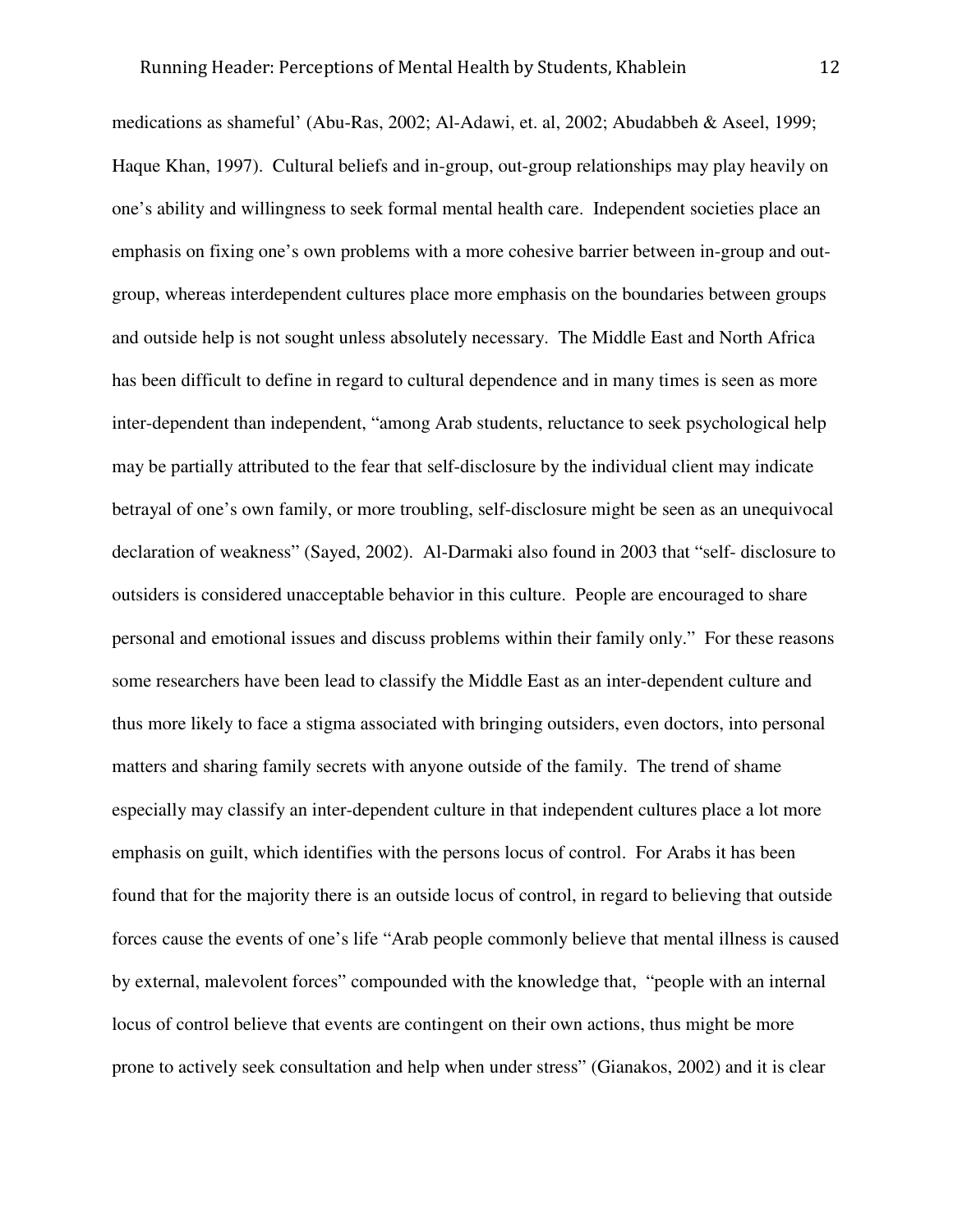that this location of locus of control is a determining factor of help seeking behavior. This external locus of control, which is so closely tied to religious and cultural norms, may be a large part of the reason seeking mental health help is so shameful.

 For many Arabs not only is there an outside stigma in the community associated with seeking mental health help there is what researchers are now calling an internal self-stigma. "Common expressions of self-stigma include feelings of shame, limiting one's social interactions, and reluctance to seek employment and other rightful life opportunities" (Kranke, et. al, 2010). This particular body of research has found that "help-seeking is perceived as a 'collaborative family effort' and individual illness is considered a family matter" (Al- Krenawi, 1999, p. 58) due to this family effort to solve mental health problems if someone does seek outside help it can be seen as bringing shame to the family as all family matters will be out in the open, as well it is admitting weakness within a family which can bring into question family pride, and for a region that is so solidly based in tribal communities, weakness within a family can be detrimental to social standing and thus familial survival.

#### **Violence and Conflict**

 In a region that has been fraught with violence and conflict for the majority of its history, researchers have found ample material to study the effect of conflict and violence on people. Post traumatic stress disorder has become a fashionable disorder to diagnose to veterans in Western countries and much data has been collected based on their persisting mental health issues. Some of these issues include "self-stigma, where the individual internalizes public stereotypes of people with mental illness (Corrigan & Watson, 2002). Mittal et. al also found in 2013 that taken together, public and self-stigma can discourage adequate treatment and create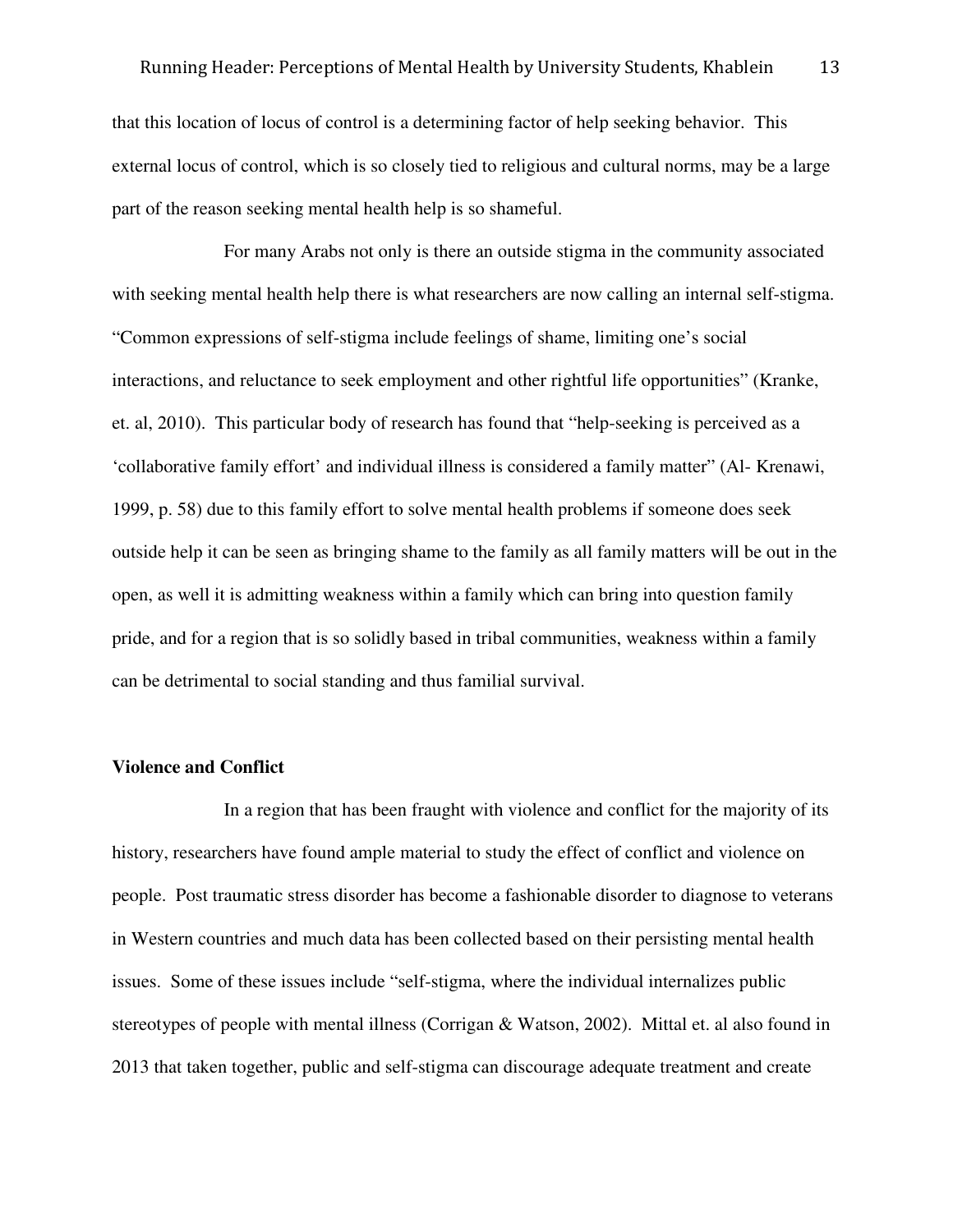barriers to work, housing and health care opportunities. The common definition for trauma being "feeling of helplessness to change the outcome" (van der Kolk, 2002) this can be very common given the conflict in the region of the Middle East and North Africa. Not only before the Arab Spring began with revolutions in 2011, the region was fraught with authoritarian regimes that oppressed the people to the extent of potentially being traumatized, additionally many of these government systems relied on methods of fear and trauma to keep their power. It would be nieve to believe that this would not have lasting effects on the region. Youth exposed to this type of trauma early on carry those effects throughout their lifetime "children and adolescents living in these conflict zones are exposed to high levels of traumatic experiences" (Dimitry, 2011) additionally found in the same study by Dimitry in 2011, the "main determining factors (of mental health issues) identified were level and type of exposure, age, gender, socio-economic adversity, social support and religiosity". Though the literature in this type of research is small the opportunity for it to grow has presented itself. The conflicts in Tunisia, Libya, Egypt, Palestine, Iraq and Syria allow longitudinal effects to be seen from the events of trauma. Not only can these effects be seen in country, in refugees but also in neighboring countries who bear the burden of supporting these refugees and others exposed to the conflict. The self-stigma and traumatic stress disorders over the course of the coming decades could overwhelm the mental health systems established within the region, or it could overwhelm the social support that is already not readily available to most who have been through a conflict.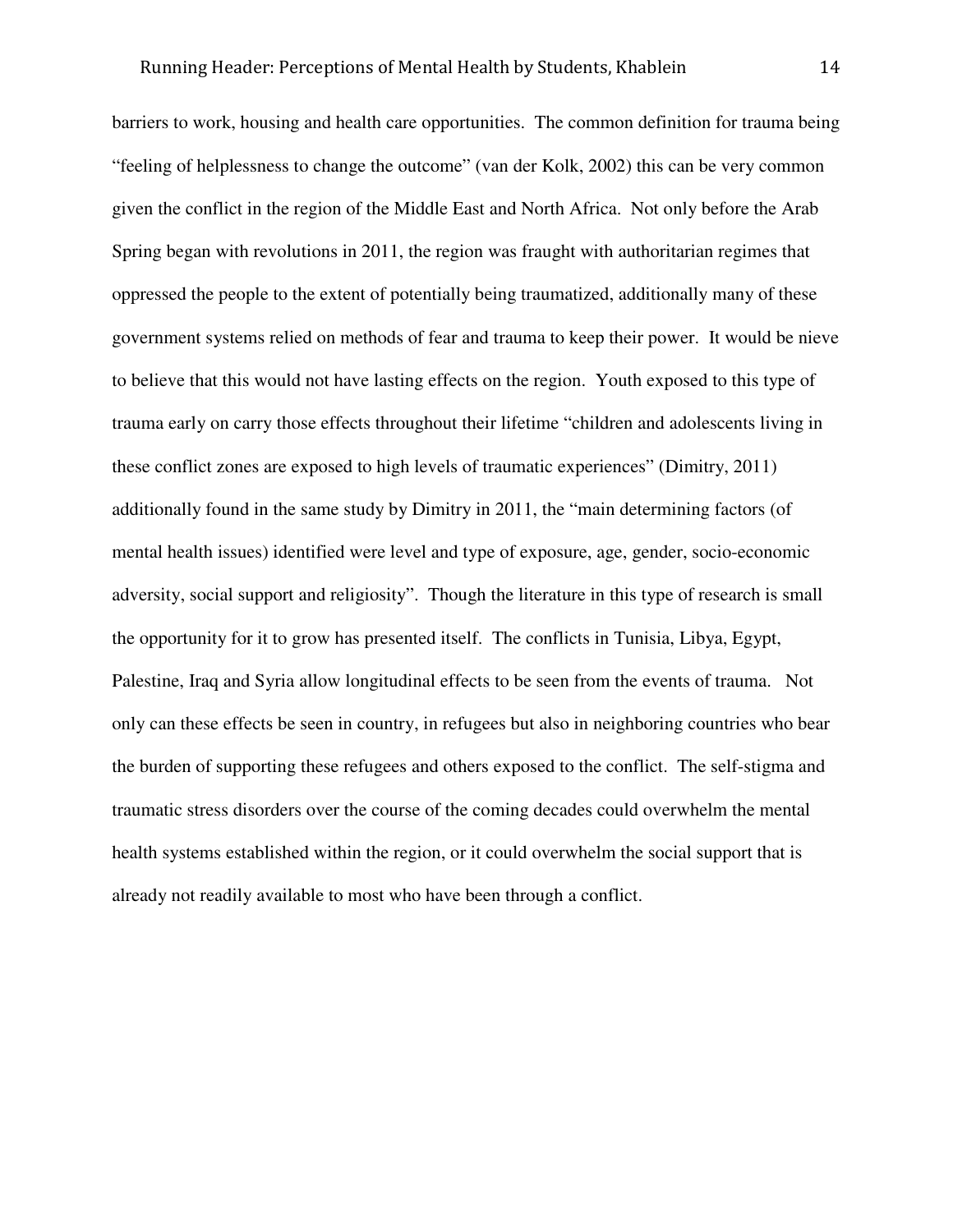## **IV. Methodology**

There were three tools utilized during this research in order to measures the attitudes and perceptions of mental health by University students in Jordan. Surveys were created in order to gauge student's attitudes about the difference between mental disorders and mental illness in addition to their reactions to different situations. These questions directly involved placing themselves in situations where they or a family member potentially had a mental health problem. In order to delve deeper into the 'why' of the stigma, having been previously established within many Middle Eastern cultures, not just Jordan, the researcher conducted interviews and a focus group with Petra University students in order to talk about why they held their current opinions, in addition to why they thought others would hold certain opinions on the topic.

Students surveyed were members of the faculty of Pharmacy at Petra University, 100 of which were asked to participate. Students were conveniently chosen from a random pharmacy class not chosen by the researcher. This University offered the unique ability of having students from multiple nationalities due to it being a private institution. Additionally students in the faculty of Pharmacy have some background in medical terms but not much experience with formally learning about mental health problems.

The five of the seven survey questions were asked in a closed ended manner, in that students were given a specific situation or direct question about their opinions and were able to choose from three options given or choose a fourth, 'other', option and write in their opinion. The other two questions asked pertained to mental health problems that students were aware of in addition to gauging their knowledge of the difference between mental disorders and mental illnesses. Upon collection of the surveys it was apparent that the directions given to students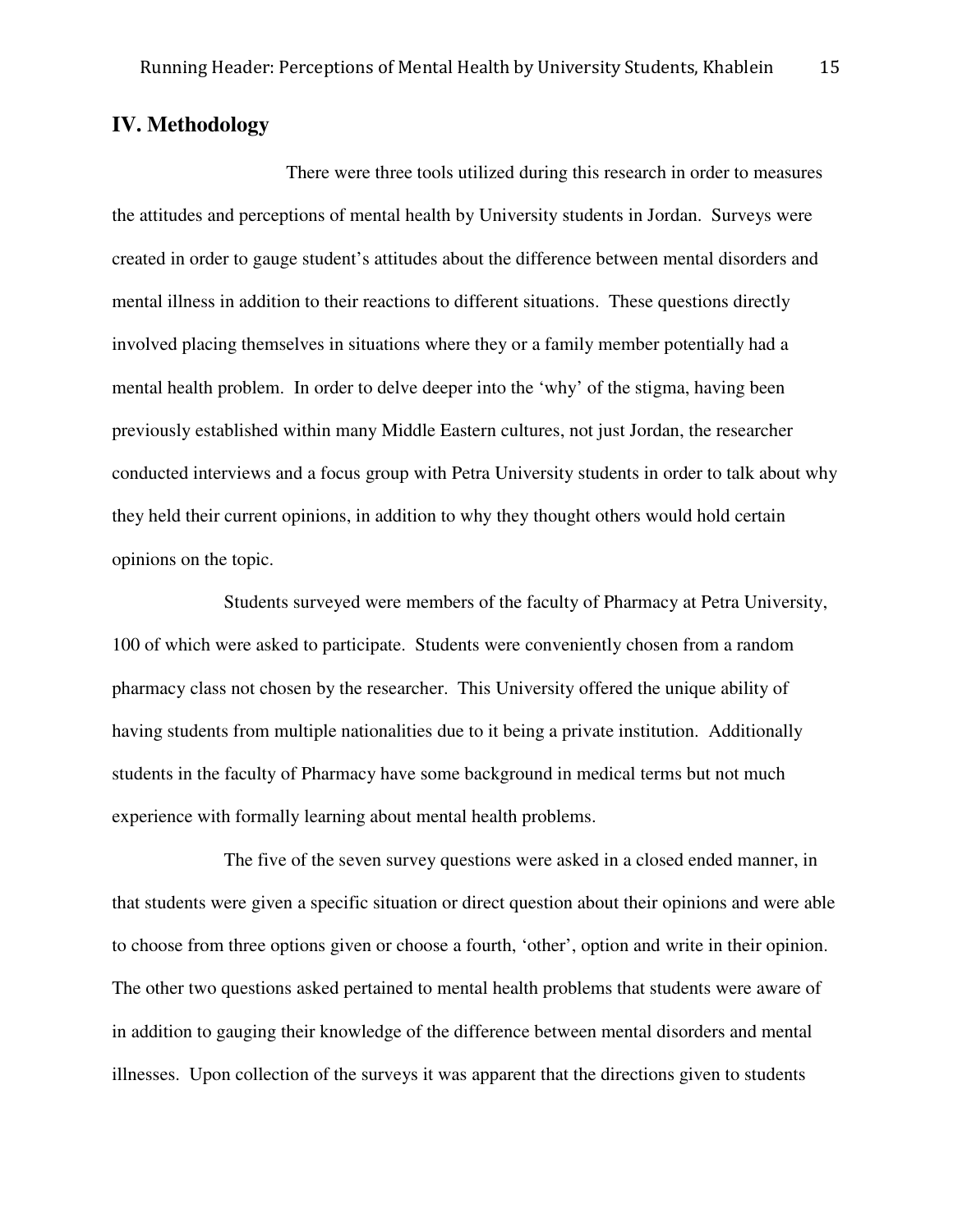should have been more clear, in that students were able to choose more than one option if they so desired. All surveys were distributed in Arabic, having been translated by a native speaker who was also fluent in English and then back translated into English by another native Arabic speaker, before analysis of any of the responses. The surveys were distributed in Arabic to ensure that even those students who were not proficient enough to speak about the topic in English would be able to answer, additionally the phrasing in Arabic taps into specified emotions rather than speaking about the topic scientifically in English.

In order to get further into the 'why' of attitudes of the University students, individual interviews were held in addition to one focus group. The chosen interviewees were volunteers from the faculty of Pharmacy within Petra University. The interviews were held individually with Jordanian students whom were not surveyed in order to look deeper into their own perceived stigma associated with mental health and why they think the culture as a whole reacts in a particular way. The focus group was among a group on international students and was set up to be a focus group due to the nature of their studies in order to best utilize the student's time whom were working on a time sensitive chemical reaction. The focus group used the same questions as the individual interviews, additionally great effort was taken to ensure that each individual student was participating in the discussion, the students came from 3 different nationalities and none were additionally surveyed. All interviews and the focus group were conducted in English, students studying pharmacy are taught in English and at least proficient enough to speak about the topic, though many questions had to be rephrased by the researcher in order to make the intent clear to the interviewees.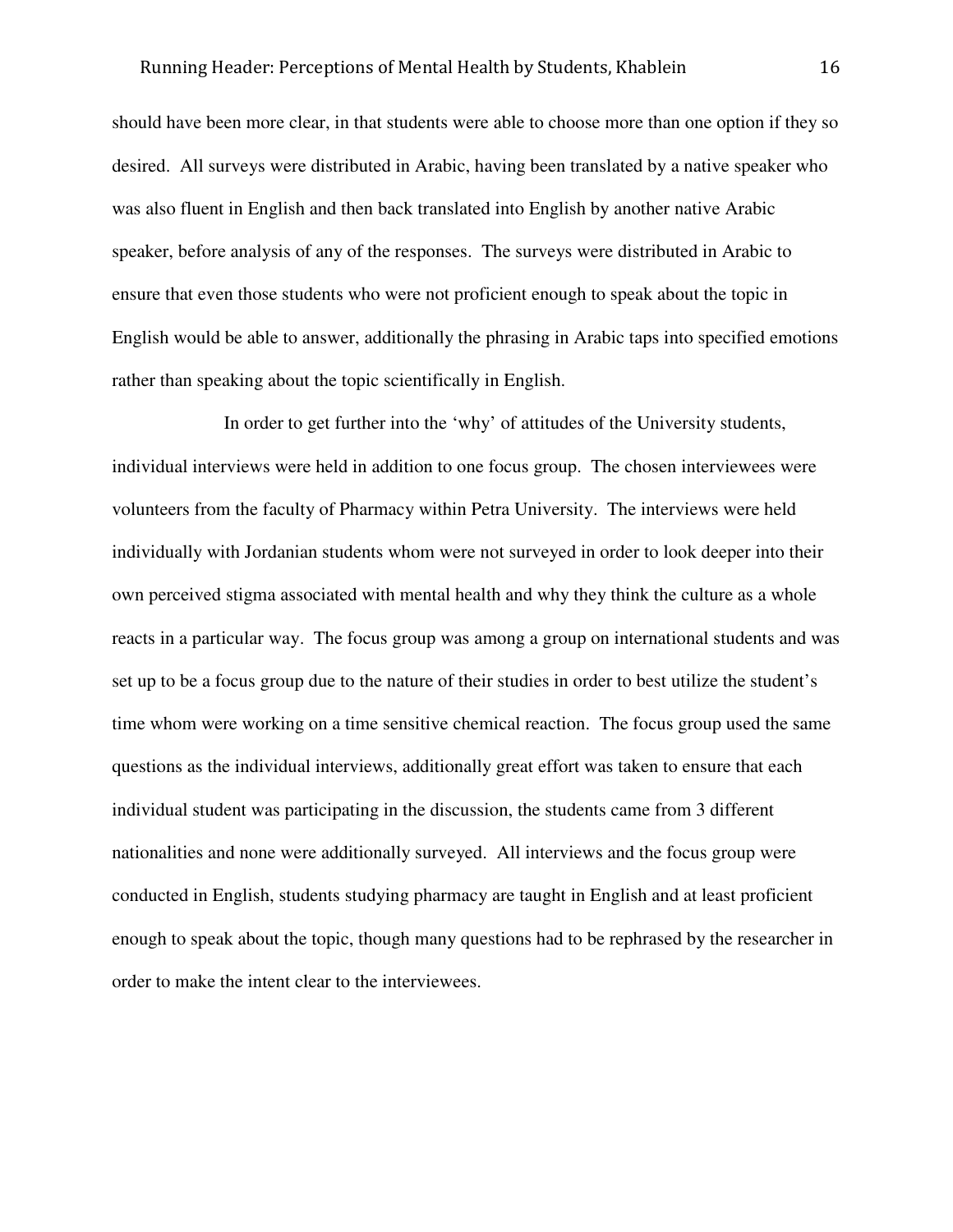## **V. Results**

## **Quantitative**

Table 1.

 The present study surveyed a total of 56 participants, 22 males and 34 females from Petra University. Participants ranged in age from 19-45 years old with mixed nationalities of 35 Jordanians, 7 Syrians, 4 Palestinians, 7 Iraqi, 1 Lebanese, 1 Australian and 1 who chose not to answer this demographic question. The breakdown of participant demographics can be found in Table 1.

| Tavit I.<br>Demographic Characteristics of the Sample |                             |
|-------------------------------------------------------|-----------------------------|
| $N = 56$                                              | $\mathcal{O}_{\mathcal{D}}$ |

|                    | $N=56$         | $\%$   | <b>Mean</b> |
|--------------------|----------------|--------|-------------|
| Age                |                |        |             |
| 19-25              | 40             | 71.42% | 23.98 years |
| $26 - 31$          | 8              | 14.29% |             |
| 32 and older       | 6              | 10.71% |             |
| Unspecified        | $\overline{2}$ | 3.57%  |             |
| <b>Gender</b>      |                |        |             |
| Male               | 22             | 39.29% |             |
| Female             | 34             | 60.71% |             |
| <b>Nationality</b> |                |        |             |
| Jordanian          | 35             | 62.50% |             |
| Syrian             | $\overline{7}$ | 12.50% |             |
| Palestinian        | $\overline{4}$ | 7.14%  |             |
| Iraqi              | $\overline{7}$ | 12.50% |             |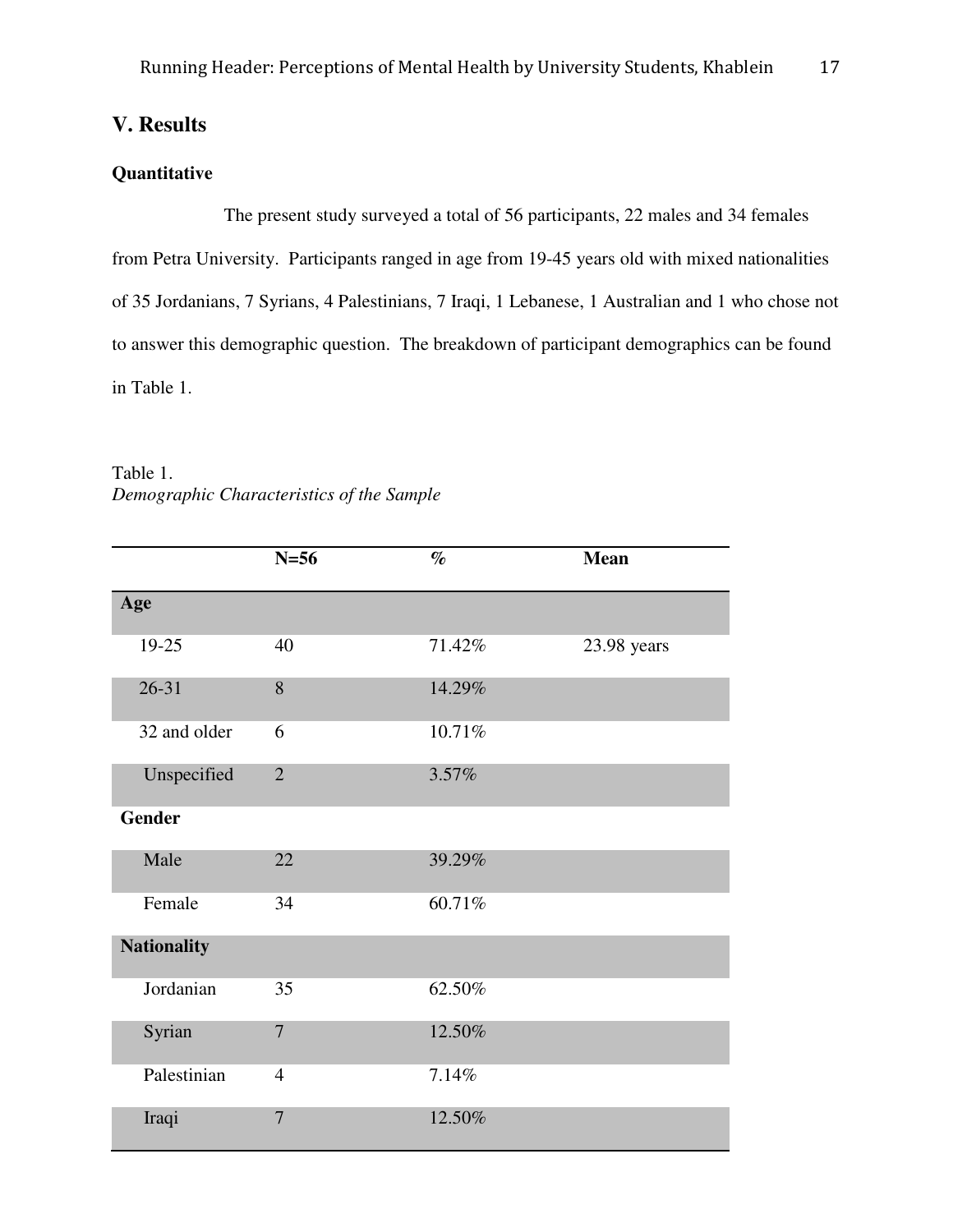| Other           | $\overline{2}$ | 3.57%  |
|-----------------|----------------|--------|
| Unspecified     | $\mathbf{1}$   | 1.79%  |
| <b>Major</b>    |                |        |
| Pharmacy        | 55             | 98.21% |
| Nutrition       | $\mathbf{1}$   | 1.79%  |
| <b>Religion</b> |                |        |
| Muslim          | 55             | 98.21% |
| Other           | $\mathbf{1}$   | 1.79%  |

When surveyed about mental health disorders they knew of, students responded most commonly with depression (24 out of the total 135 responses; 17.78%) followed by worrying/anxiety (19 out of 135; 14.07%) and the same frequency for both insomnia and other (12 out of 135; 8.89%). The breakdown of frequency of mental disorder appearances can be found in Table 2. When participants were asked to discuss the difference between mental disorder and mental illnesses, eight out of fifty-six participants noted that there were no differences between the two phrases though the majority (48 out of 56; 85.71%) noted there was a difference and out of those who noted a difference the majority of participants (34 out of 48; 70.83%) indicated that a mental illness is permanent or continuous while a mental disorder is brought on by circumstances and is merely temporary. A full description of participant attitudes can be found in Table 3. Surveys asked participants about their knowledge and then attitudes on mental health disorders and illnesses. Questions included in the survey varied from reactions to news of mental disorders within the family to assessing help seeking behavior within the participants, additionally to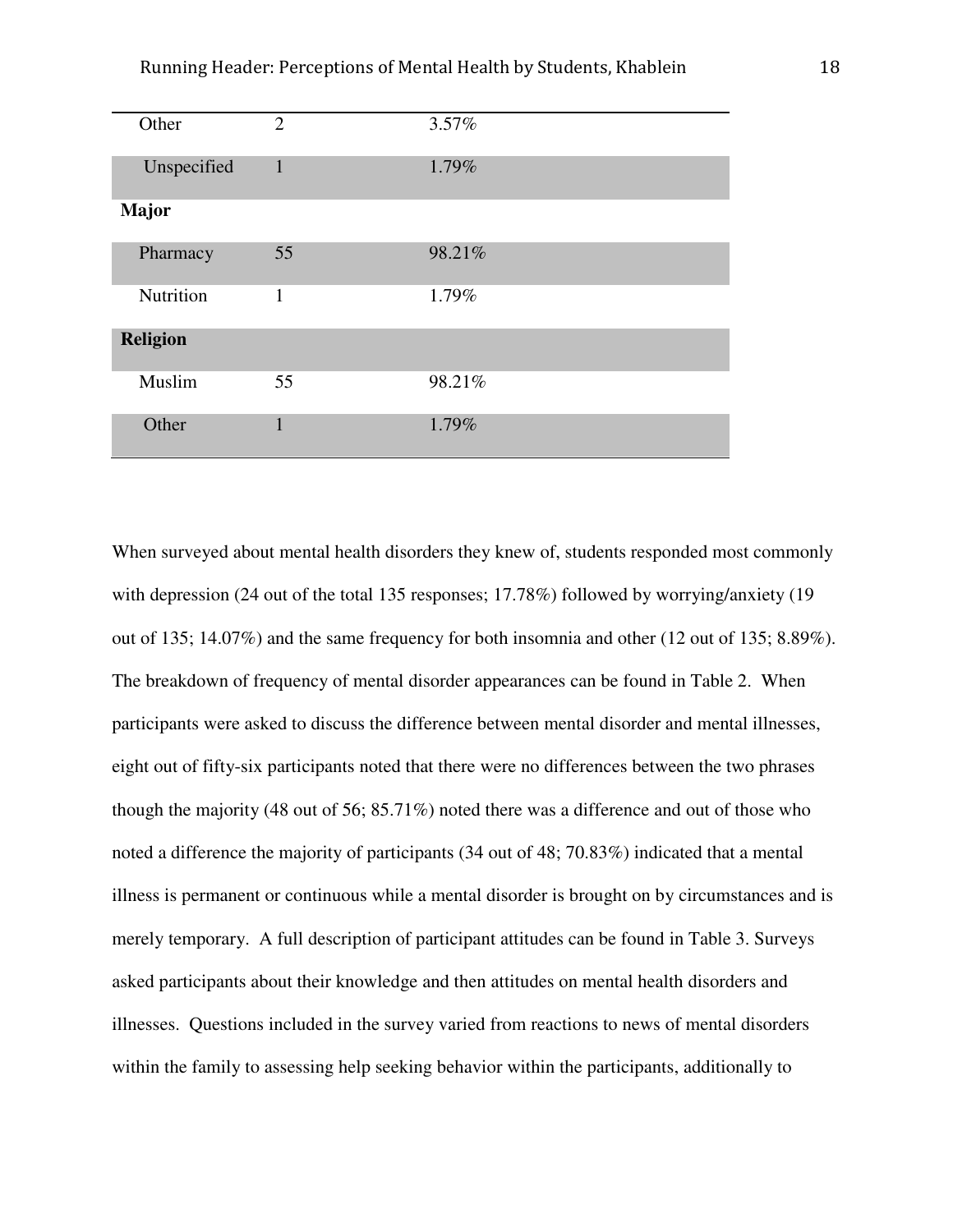where their knowledge of mental health stems from, to the causes of mental health illnesses. General trends were detected through the survey as far as help seeking behavior and students' nationalities are concerned the graphs in Figures 1 &2 shed light onto the general attitudes of the differing student populations.

| sorder Bush to divolt of 1 requeste, mentioned<br><b>Disorder</b> | $N = 168$       | $\%$ (out of 135 who<br>responded) |
|-------------------------------------------------------------------|-----------------|------------------------------------|
| <b>Depression</b>                                                 | $\overline{24}$ | 17.78%                             |
| <b>Multiple Personality</b><br><b>Disorder</b>                    | 9               | 6.67%                              |
| <b>Detached</b>                                                   | $\mathbf{1}$    | 0.74%                              |
| <b>Stress</b>                                                     | 6               | 4.44%                              |
| <b>Social Pressure</b>                                            | $\mathbf{1}$    | 0.74%                              |
| <b>Academic Pressure</b>                                          | $\mathbf{1}$    | 0.74%                              |
| <b>Anger problems</b>                                             | $\overline{3}$  | 2.22%                              |
| <b>Anxiety</b>                                                    | 6               | 4.44%                              |
| <b>Isolation</b>                                                  | $\overline{4}$  | 2.96%                              |
| <b>Worrying/anxiety</b>                                           | 19              | 14.07%                             |
| <b>Nervous</b>                                                    | $\overline{7}$  | 5.19%                              |
| <b>Insomnia</b>                                                   | 12              | 8.89%                              |
| <b>Epilepsy</b>                                                   | $\mathbf{1}$    | 0.74%                              |
| Phobia                                                            | 9               | 6.67%                              |
| <b>Loneliness</b>                                                 | 3               | 2.22%                              |
| <b>Fatigue</b>                                                    | $\mathbf{1}$    | 0.74%                              |
| <b>Obsessive Compulsive</b><br><b>Disorder</b>                    | $\overline{2}$  | 1.48%                              |

Table 2.

*Disorder Distribution by Frequency mentioned*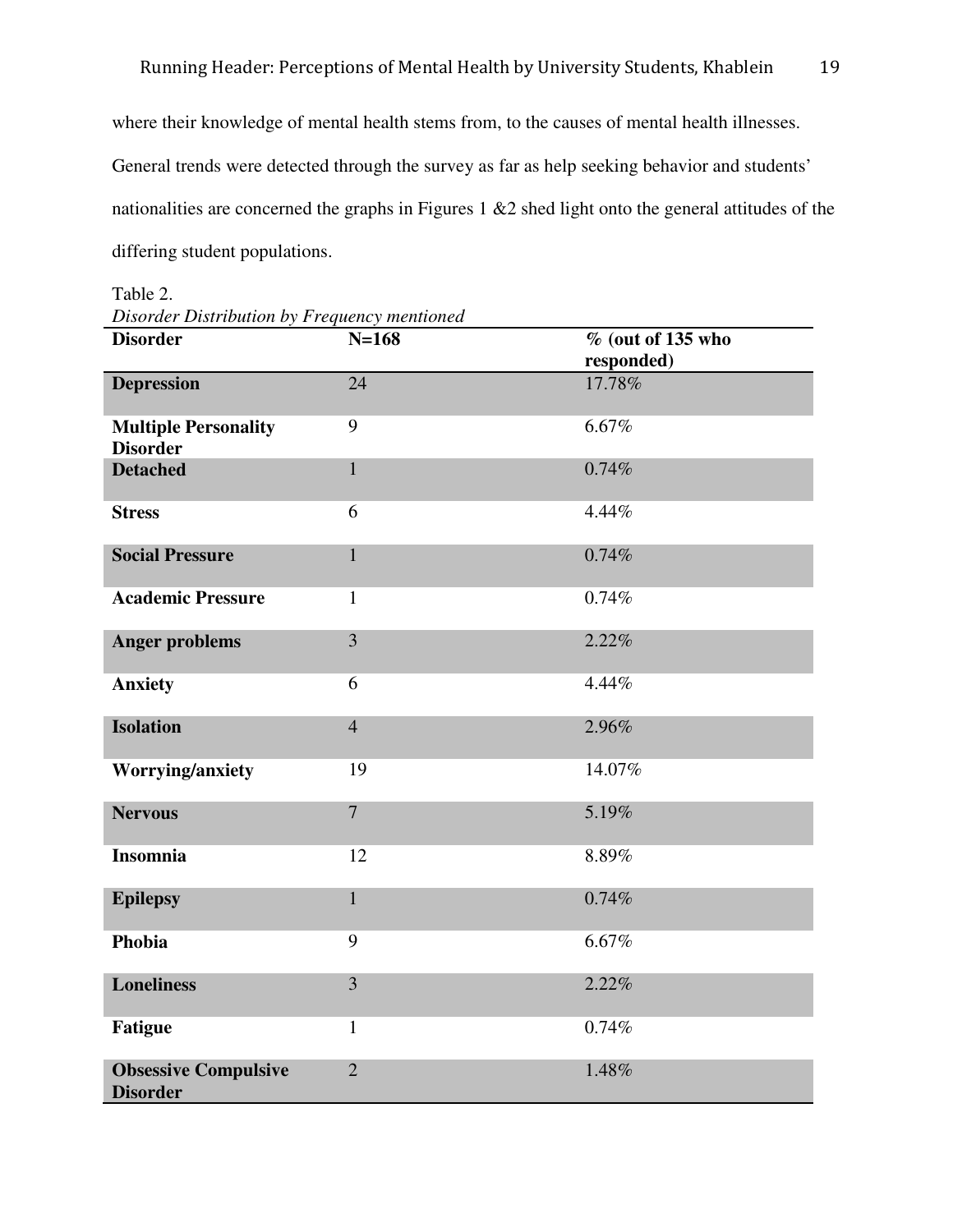| <b>Autism</b>           | 3              | 2.22% |
|-------------------------|----------------|-------|
| <b>Hysteria</b>         | $\overline{2}$ | 1.48% |
| Low self-esteem         | 1              | 0.74% |
| <b>Hallucination</b>    | 2              | 1.48% |
| <b>Bipolar Disorder</b> |                | 0.74% |
| <b>ADD/ADHD</b>         |                | 0.74% |
| <b>Other</b>            | 12             | 8.89% |

\* For this question there were 33 none responses

## Table 3.

### *Difference between mental illness and mental disorder*

| <b>Type of Difference</b>                                                                                                                | $N=56$         | % (of 48 who noted<br>difference) |
|------------------------------------------------------------------------------------------------------------------------------------------|----------------|-----------------------------------|
| <b>Mental Illness is permanent</b><br>and usually requires<br>medication                                                                 | $\overline{2}$ | 4.17%                             |
| <b>Mental Disorder is</b><br>temporary and usually<br>situational                                                                        | 3              | 6.25%                             |
| <b>Mental Illness is permanent</b><br>and requires medication<br><b>AND</b> mental disorders are<br>temporary and usually<br>situational | 34             | 70.83%                            |
| There is difference, no<br>indication what that<br>difference is                                                                         | 7              | 14.58%                            |
| <b>Other explanation</b>                                                                                                                 | $\overline{2}$ | 4.17%                             |
| <b>No difference</b>                                                                                                                     | 8              |                                   |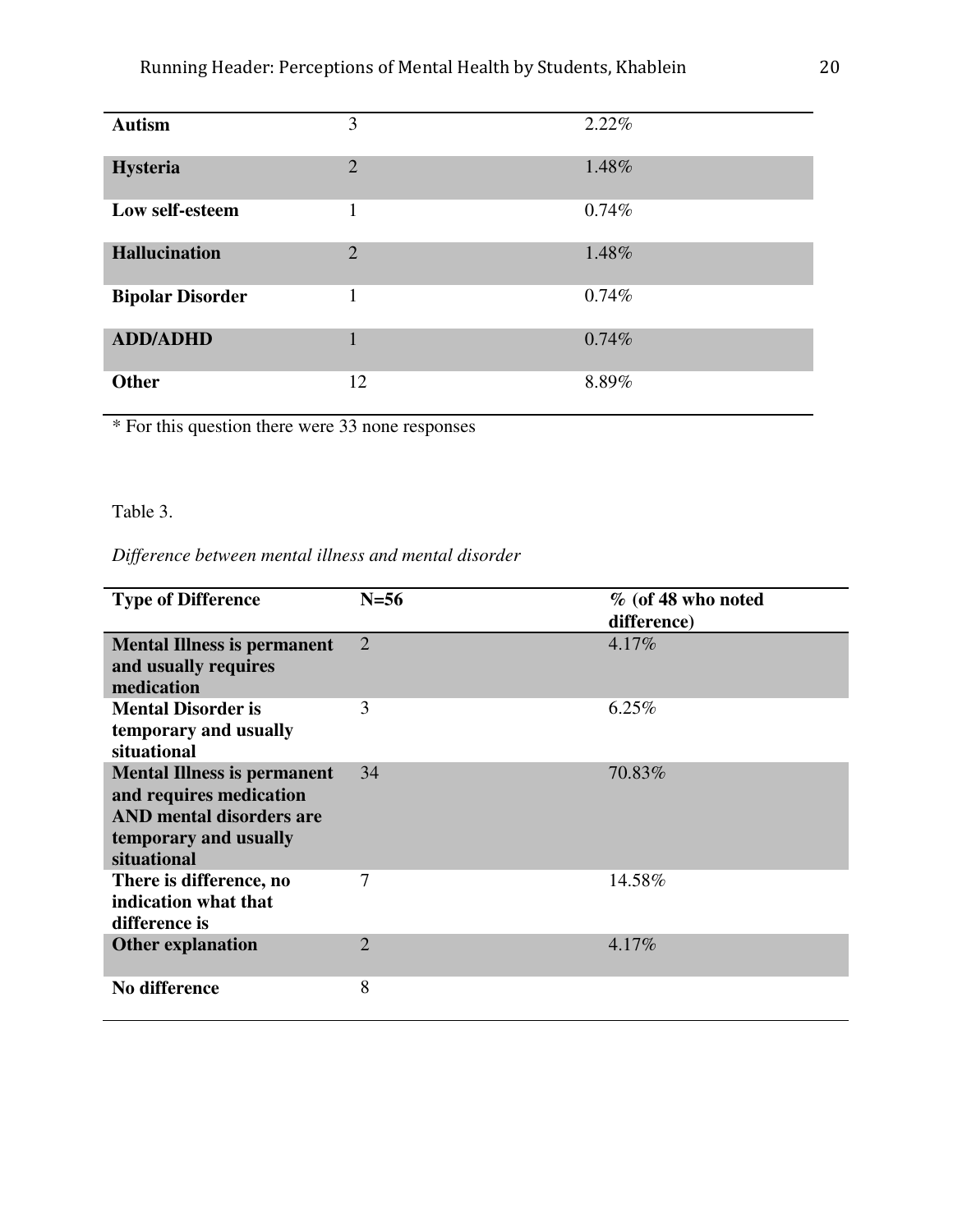## Figure 1.

*Help Seeking Behavior in Jordanian Students*



\*This graph compared nationality to question 6 of the survey (See Appendix for survey)



*Help Seeking Behavior in International Students*



**<sup>\*</sup>**This graph compared nationality question 6 of the survey (See Appendix for survey)

When comparing student's attitudes to each other, it was hypothesized that certain attitudes might be linked to one another. Student's who rated as 'Being OK with a family member having a mental disorder' as well as those who rated 'they would not tell anyone about a family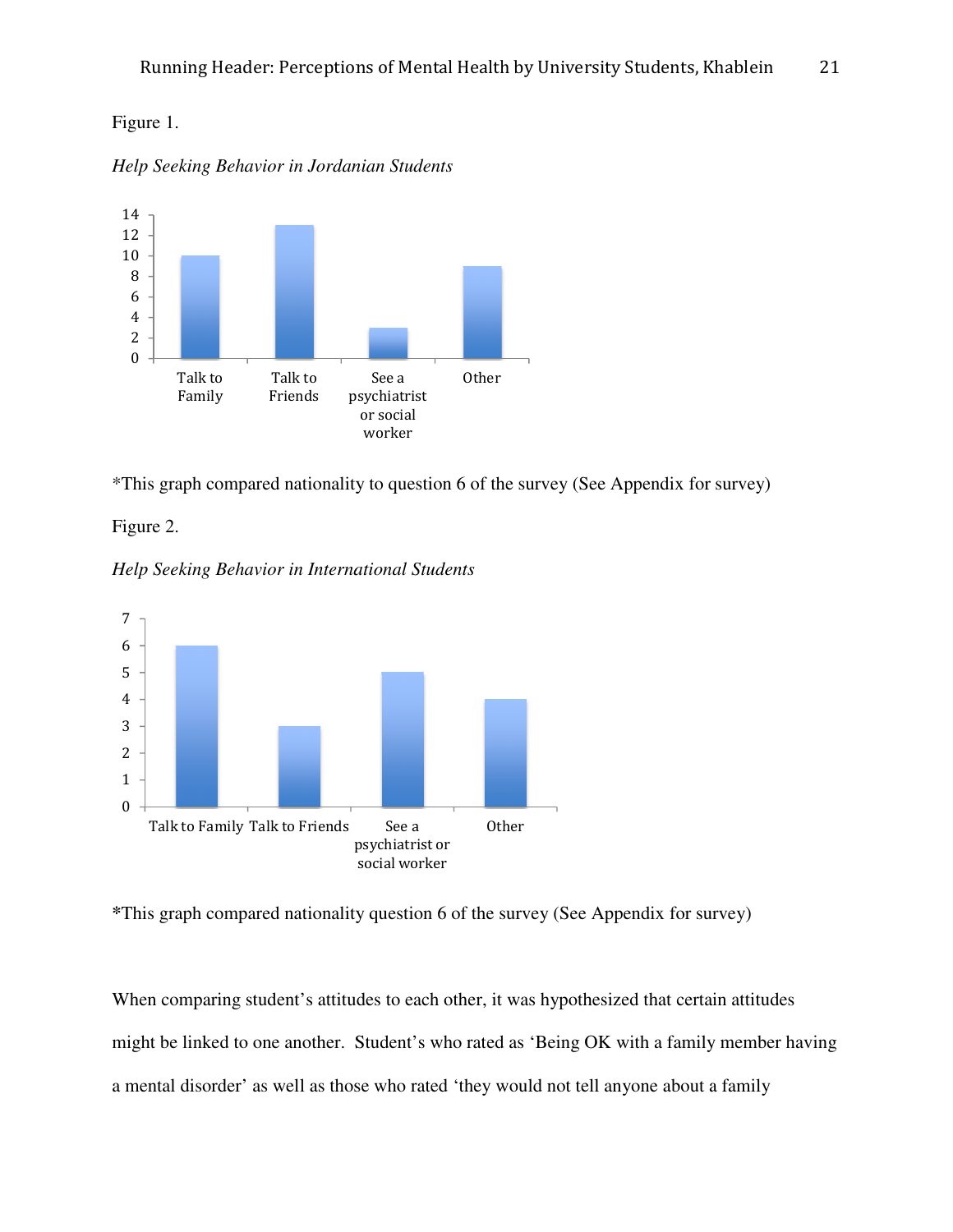members mental disorder' were both more likely to want to be able to live their daily lives if members mental disorder' were both more likely to want to be found that they have a mental disorder (Figure 3 & Figure 4).

#### Figure 3.

*Reaction to personal mental disorder given, 'Be OK' with family member mental disorder* 





*Reaction to personal mental disorders given, 'Not tell anyone' about family member mental* 



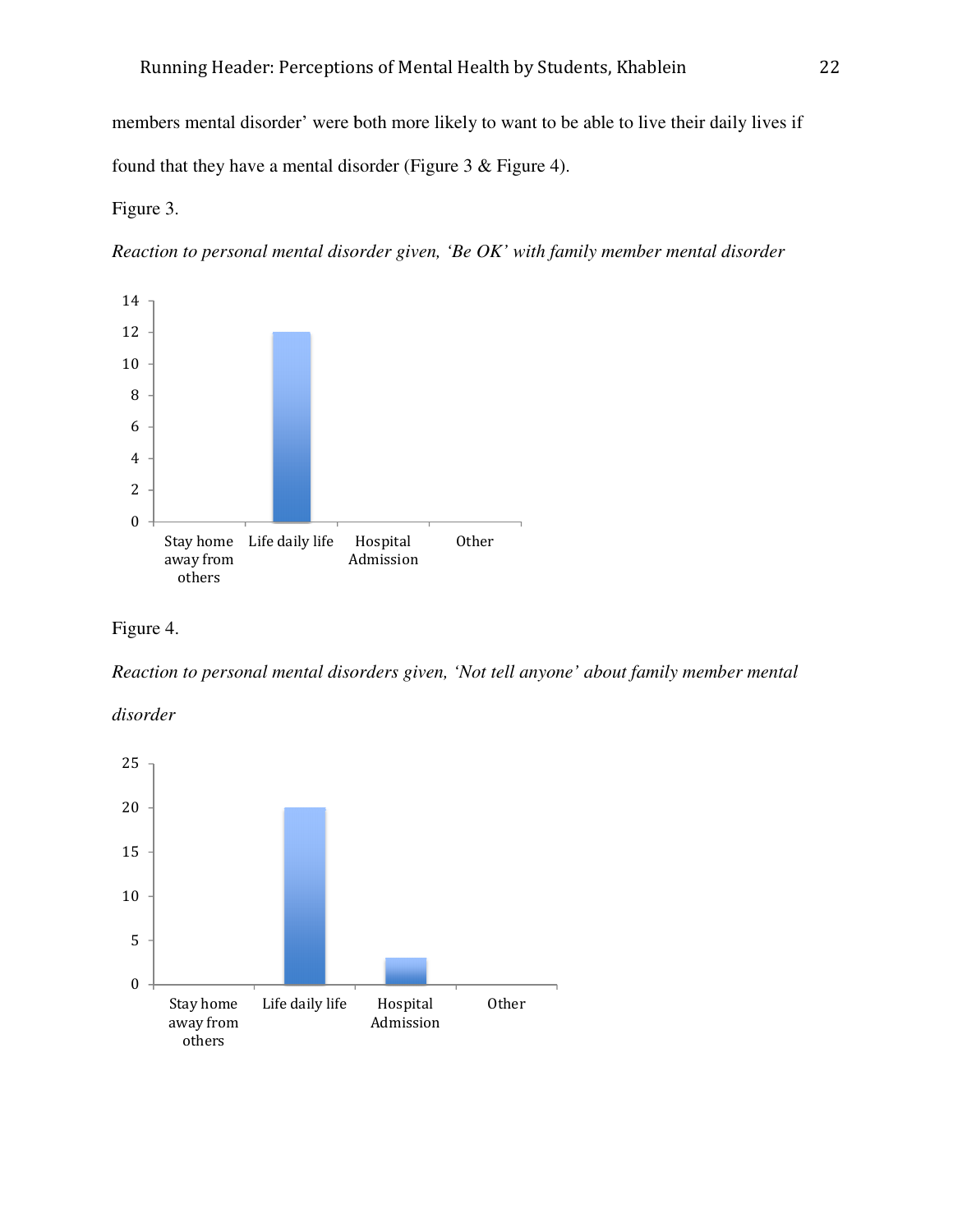When Chi squared test and Fischer exact tests were run it was found that gender was statistically significant when comparing the question of what students would do if someone in their family had a mental disorder. More females (55.9%) answered they 'would not tell anyone' as compared to males (18.2%). Males would significantly be 'OK with it' (36.4%) as opposed to females (11.8%). Sex was not statistically significant for any other question. Nationality was not statistically significant for any question, though trends can be drawn. Significance was found when comparing the reason of mental disorder with reaction to family member disorder, in that those who thought the reason behind disorders were poor family life additionally would not tell anyone if someone in their family were found to have a mental disorder  $(p=0.045)$ . Another significant comparison was in that all (100%) of participants who thought the reason for mental disorders were trauma wanted to 'be able to carry on their daily life' (p=0.005).

#### **Qualitative**

 **Interviews:** In addition to surveys, interviews and a focus group were held with pharmaceutical students at the University of Petra. Interviews were held with five students from a Jordanian background**.** The average age of students was 22, and all were female. These interviews yielded results of a fairly homogeneous perception of mental health. Most students could identify that there was a difference between a psychiatrist and a psychologist but were unable to identify what it was, additionally they were able to recognize a difference between mental illness and mental disorder but unable to specify what that difference was. When asked about their attitudes about mental health, all of the interviewees indicated that they believed that there should not be a stigma associated with having mental health problems or seeking mental health help. They were able to recognize there was a stigma for others within the culture but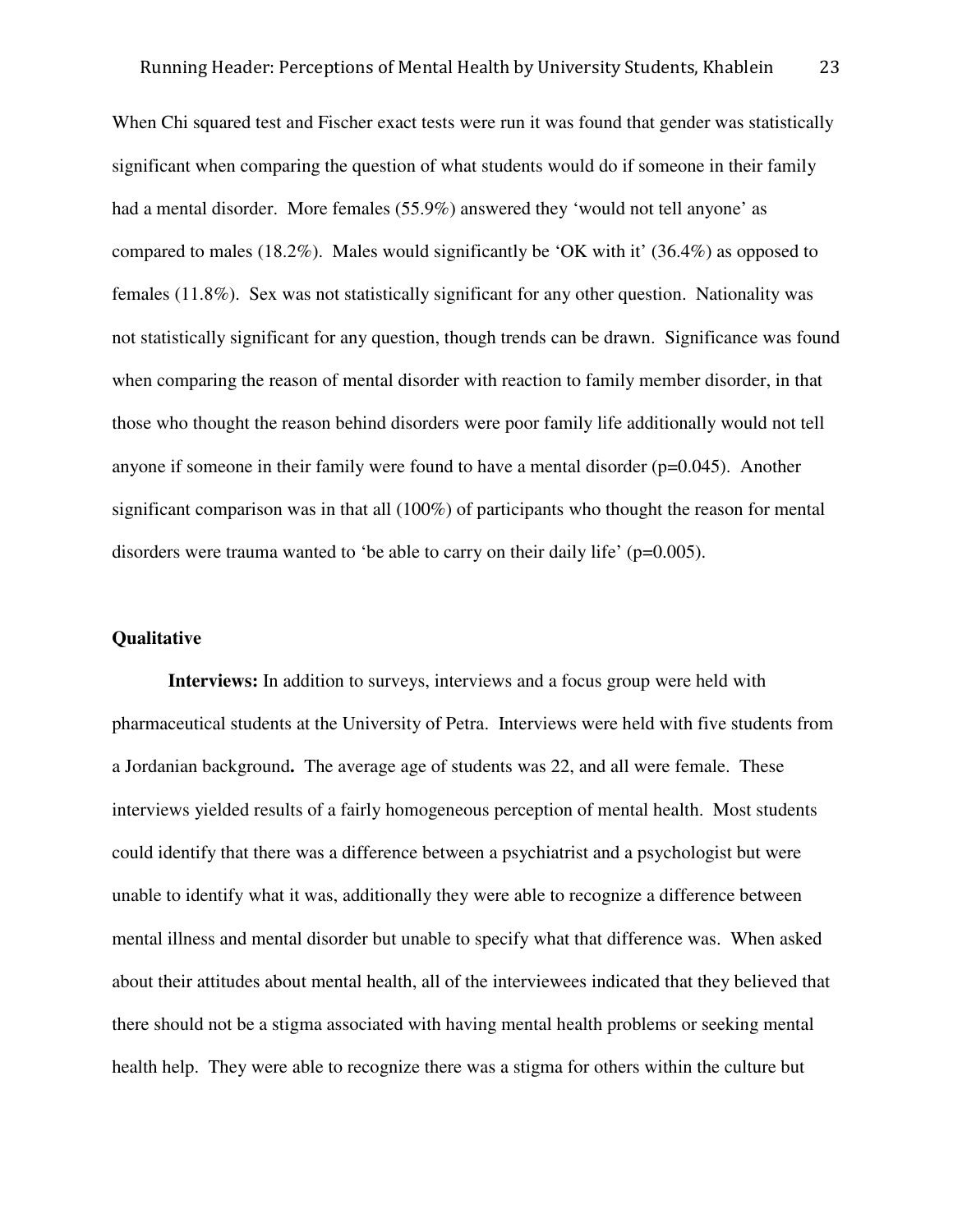they were all agreed in that, there should not be one, and more should be done to change the opinions of the public at large. All interviewees were standardized in their opinions about the state of the mental health care system in Jordan, in that it was not up to par, though none could offer any indication at what should be done in order to improve the system, though they said it should be improved. When inquired if the changes to the mental health system should come from the government there was an overwhelming disagreement, in that even if the system were improved at this time, it would remain underutilized by the public due to the social stigma associated with mental health problems. There were no ideas in how to change the stigma other than greater awareness programs for the public in order to educate them on what it means to have a mental health illness. All interviewees indicated that they would be able to seek a mental health professional currently, and would if they thought they needed the extra support, though none admitted to needing it and one interviewee stated that when she was younger she would have wanted to see a psychologist but was not allowed to due to family restrictions, and now given the freedom does not feel that she needs the help anymore. A different student indicated that she believes every person should see a psychologist or psychiatrist as part of their yearly or bi-yearly check up, such as with a general practitioner. When asked about the source of the stigma associated with mental illness, all interviewees indicated that it might not be religious, as many people seek counseling from religious leaders, but that it was merely cultural. When probed further into what that meant, they were not able to give an explanation. When students were asked to give examples of mental health problems that they were aware of, most answered with epilepsy, stroke or autism, only a few responded with psychological disorders such as depression or anxiety. When asked about the side effects of living in a society where conflict is so prevalent all interviewees indicated that they knew about the symptoms of post-traumatic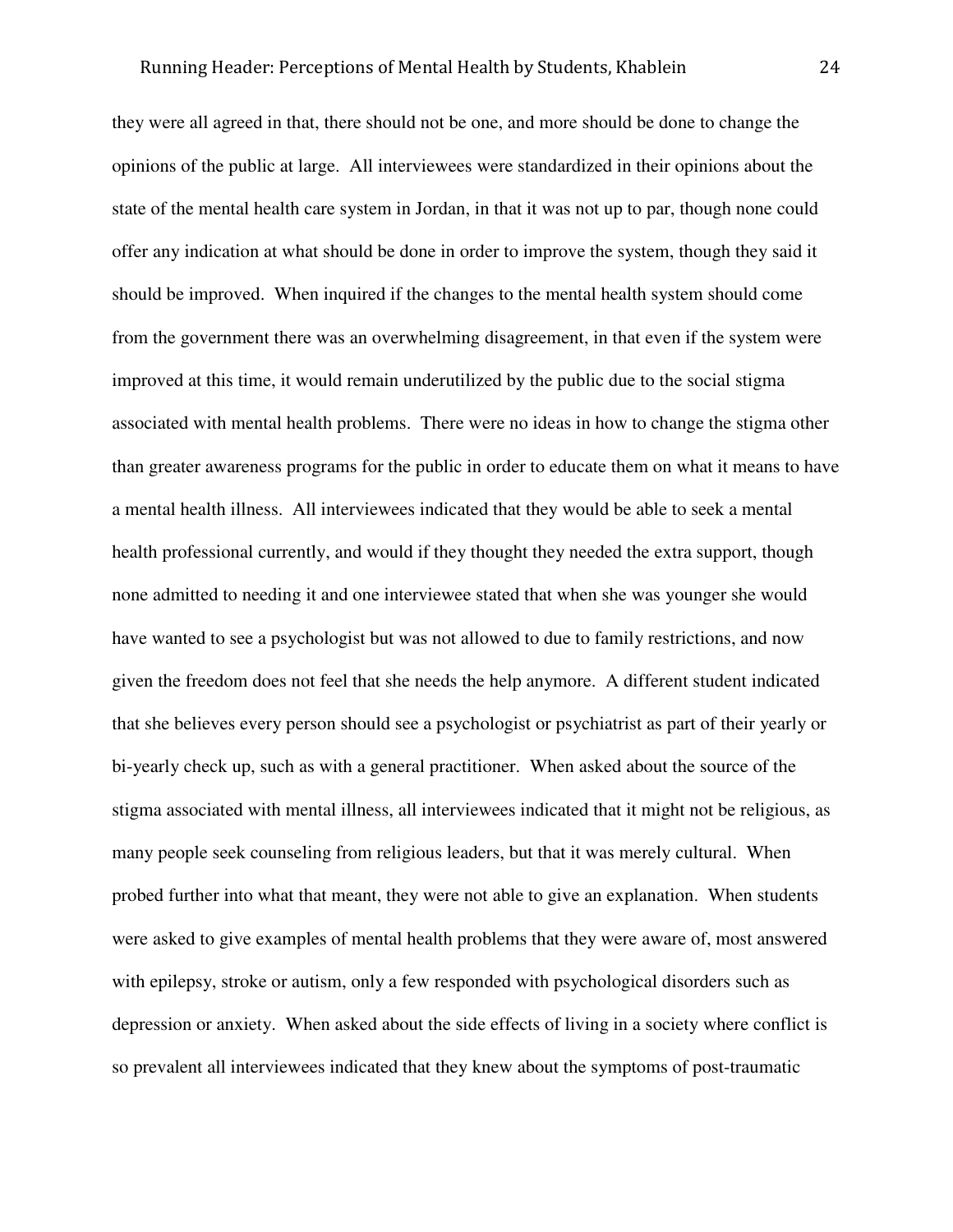stress disorder though they did not think it would become a problem for any people living in Jordan due to the resilience of the people, though everyone coming from a region of conflict should be able to seek mental health help without shame. The interviewees indicated that stigma and shame would not be so closely associated with mental health problems that resulted from trauma such as those who come from a place of conflict or have seen a conflict first hand.

**Focus Group:** The focus group was conducted with pharmacy students of differing international backgrounds. The student demographic composition consisted of 3 Iraqi students (2 male, 1 female), 2 Palestinian students (both female), and 2 Syrian students (1 female, 1 male). The average age of students was 22 all were pharmacy students ranging from 4<sup>th</sup> year to Masters students. To all the students in the focus group there was a very distinct difference between the phrases mental illness and mental disorder. To these students, mental disorder is something that an individual is born with, and therefore, permanent and requires medical treatment while a mental illness is something that is developed over the lifetime. It was agreed that anxiety and depression were mental health disorders and that they should be dealt with medically, those suffering from such disorders should see a psychiatrist. This distinction brought to light that all students participating did not know the difference between a psychiatrist and a psychologist. They were able to identify that there should be a difference between the two but were not able to identify what that difference was. The students believed that it should be OK for individuals to see a psychiatrist or a psychologist but that many times due to the cultural stigma, those individuals who needed it most would not seek the help they need. One male student within the group revealed that he thought he might have a mental disorder but was discouraged from seeking mental health help by his family who feared social isolation if anyone found out about his condition. In this particular case he revealed that after long talks with his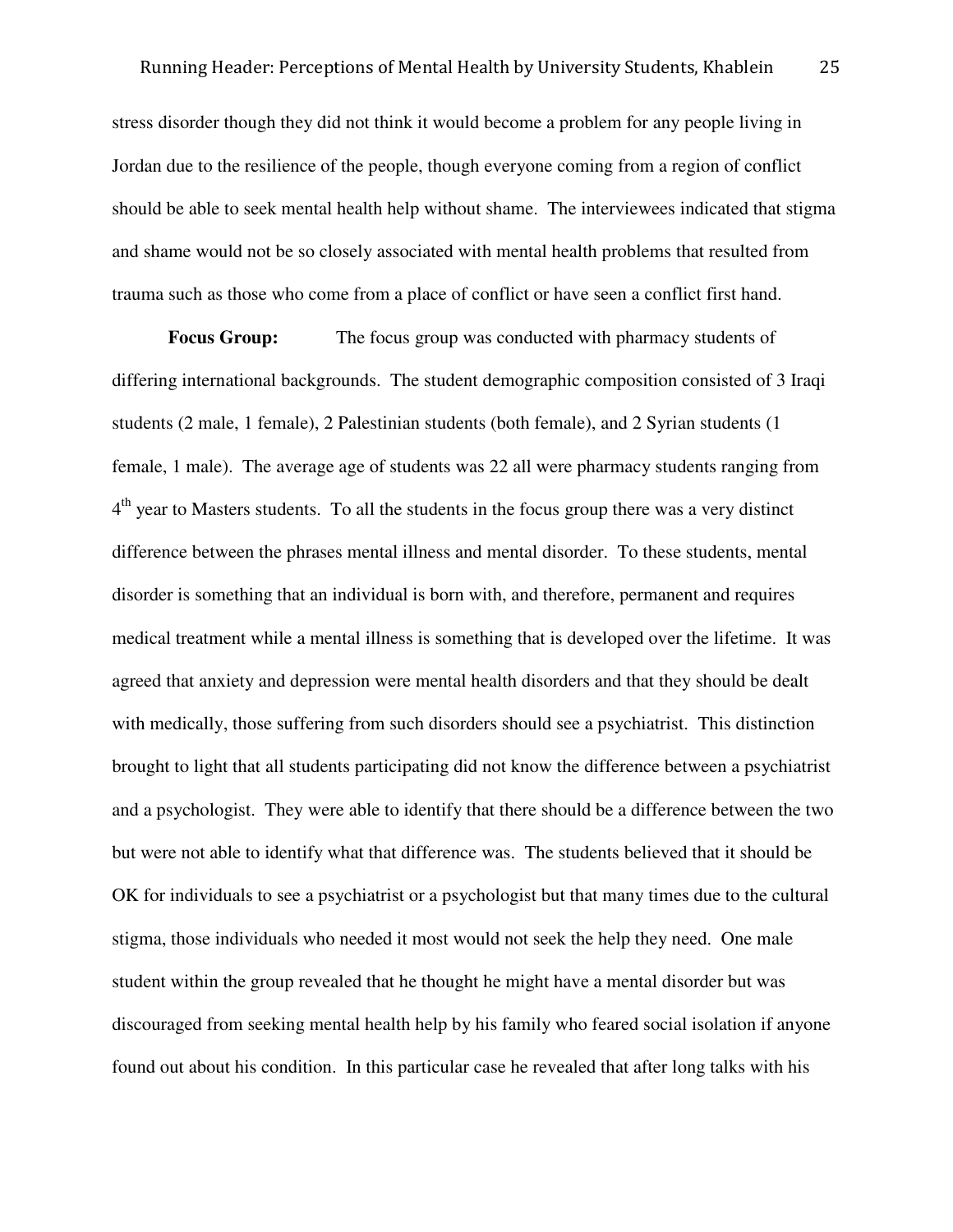friends and family, he was able to find some relief from his symptoms, but sometimes still wishes he could see a specialist and that maybe soon he will. This confession lead to a discussion about the stigma of mental health in the Arab region, not just in Jordan. This discussion lead to the conclusion that the general public's attitude about mental health needs to be changed, that policy will not affect the public until they learn to accept the illnesses and reduce their own stigma. When asked about the source of the stigma, many said that it is not based in religion but that it was it is based in culture. The students pointed to a large amount of pressure on families to appear to the outside world as if everything is fine. The shame of mental illness is not within the family it is with members of the outside. Student's most common responses on how to improve the mental health care system were to increase the number of people going into the field; there are not enough resources because the stigma crosses boundaries to discourage people from becoming psychiatrists or psychiatric nurses. These students also placed a heavy emphasis on the ability for people of a common background to feel welcome to make support groups and that might be the best way in which to change the common cultural stigma. When the discussion was turned to the topic of conflict and mental health, it was clear that the majority if students within the focus group had seen one of the conflicts in the region directly. All students said that those reacting to the conflict in negative ways were the minority and that it was very uncommon due to the resilience of people and the duration of the majority of conflicts.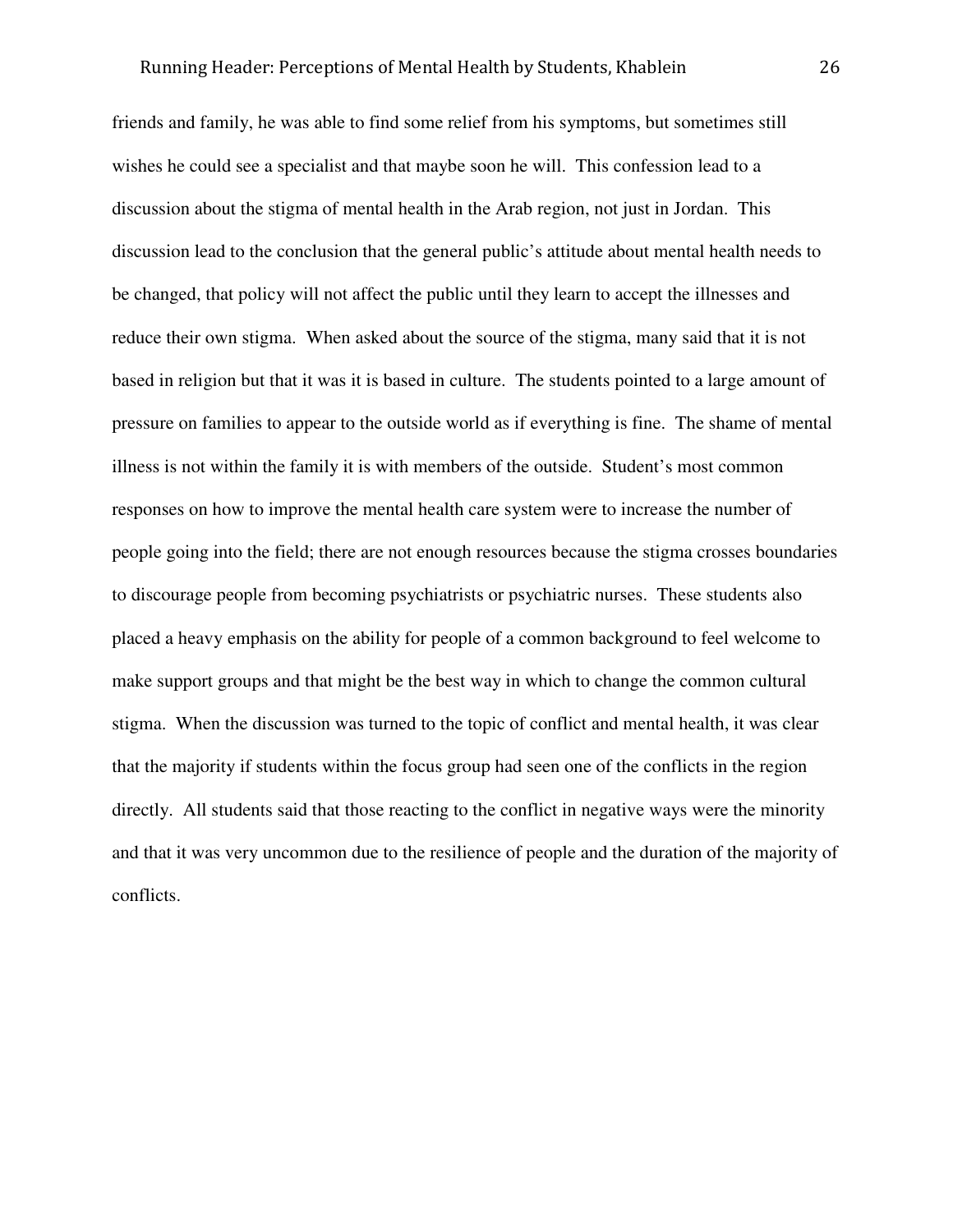#### **VI. Discussion**

 The results from the survey indicate that Jordanian students and International students feel differently about mental health illnesses. It was apparent to the researcher during collection and analysis that being able to list different mental health disorders between the nationalities correlated to what students from each country might have seen and been exposed to in their lifetimes. Additionally, although the sample size was smaller, and not statistically significant, the international students trend was more willing to see a psychiatrist or social worker if the need arose than Jordanian students were. A surprising result from the study yielded that students who were 'OK' with a family member having a mental illness were guaranteed to want 'to live their daily lives' when told they had a mental illness; though students who would keep family members illnesses a secret also rated wanting to live their daily lives as the most common reaction to being told they had a mental disorder which begs a disconnect between the way the students view themselves having an illness and they way they view it in their family and community. This brings the researcher to wonder once more at the type of cultural society the Arab world is operating within, independent, inter-dependent or a combination of the two.

 When discussing the types of disorders students recorded when prompted to list three in the survey, the hypothesis was partially supported in that depression and worrying/anxiety were the two most common listed ailments and both can be seen as psychological. Though it was hypothesized that illnesses would be more common than psychological disorders, the third most common listed ailments included insomnia, which may have both psychological and physical effects. In the case of the hypothesis being disproved, it allows the researcher to deduce that the students surveyed are more open and educated about mental health illnesses than the literature let on. Though this generalization about education level may not be extrapolated to the outside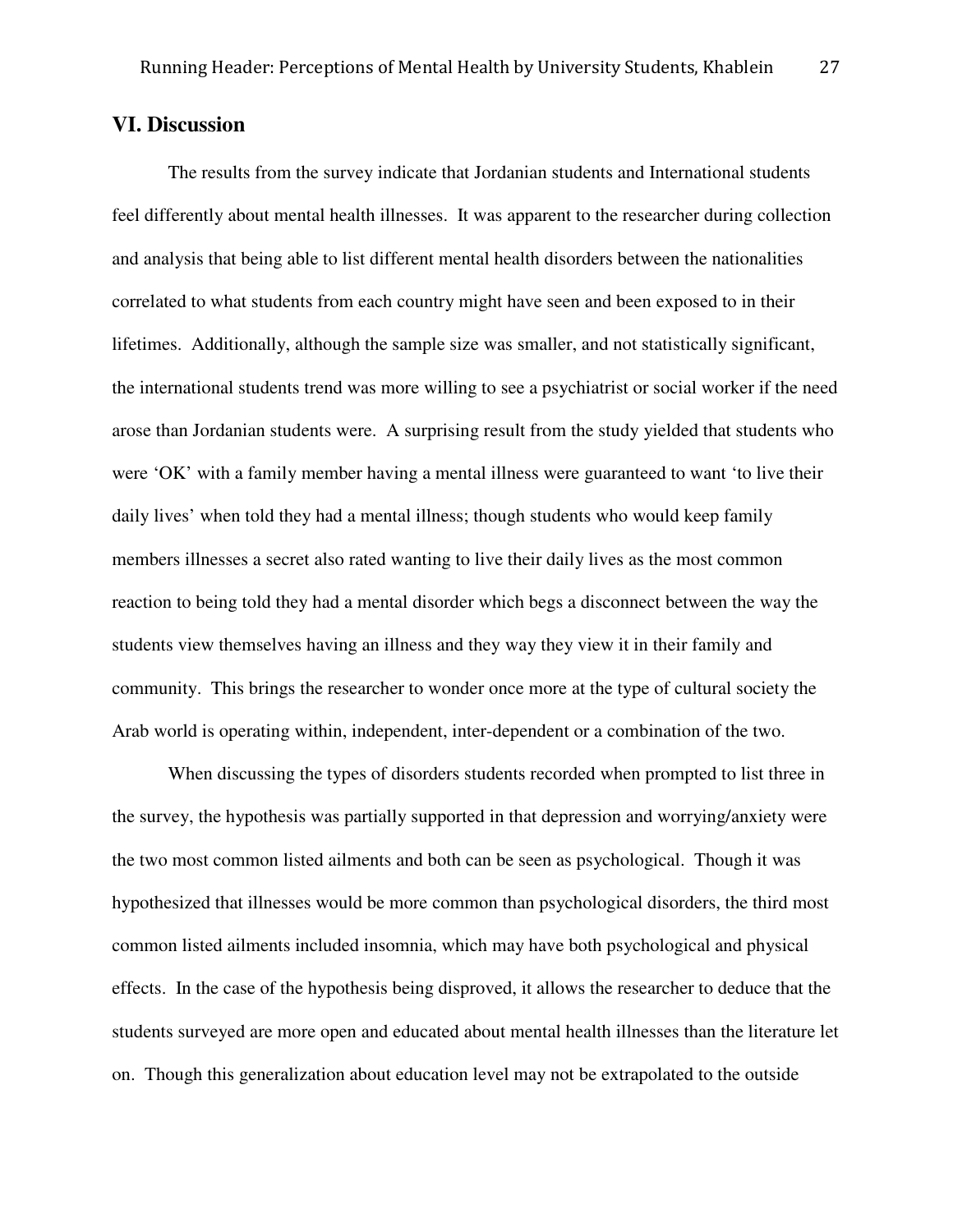community it is important to start at the level of the students in changing their opinions before moving to the community as a whole.

 The results from the interviews and focus group indicate that Jordanian students are less aware of mental health problems and resources than the International students are. Though this may be due merely to the availability of mental health resources for international students rather than Jordanian students. It was also apparent that the international students had given more thought to mental health problems facing people in today's ever changing world than the Jordanian students and they were able to talk more openly and eloquently about the changes that would need to be implemented culturally before the field would prosper in Jordan. Again, with the interviews and focus group it was found that the initial hypothesis was partially correct. It was incorrect in thinking that the students themselves would have negative views of mental health or share the shame stigma as was indicated in the literature for the region, instead the students were merely aware of this stigma and wished to change it. This is encouraging to the researcher to be able to recognize a lack of stigma within the target sample size though the target sample agrees that there is still a polarizing stigma within the community as a whole, which debilitates the field of psychology for the region. Students were mostly unaware of the efforts of the WHO and their mhGAP program running within Jordan. Students' ideas to start at the grassroots level to change opinions on mental health seems to already be taking place within not only Jordan, but the entire Middle East region as a whole. A benefit of the Arab Spring, beginning in 2011, was that international attention was pivoted on the Middle East and the voices came from the common people, and a lot of times from students. Students today hold a lot more power than they may realize, they are able enact the changes within the system they wish to see as current leaders are phased out in order for the new generation to take over.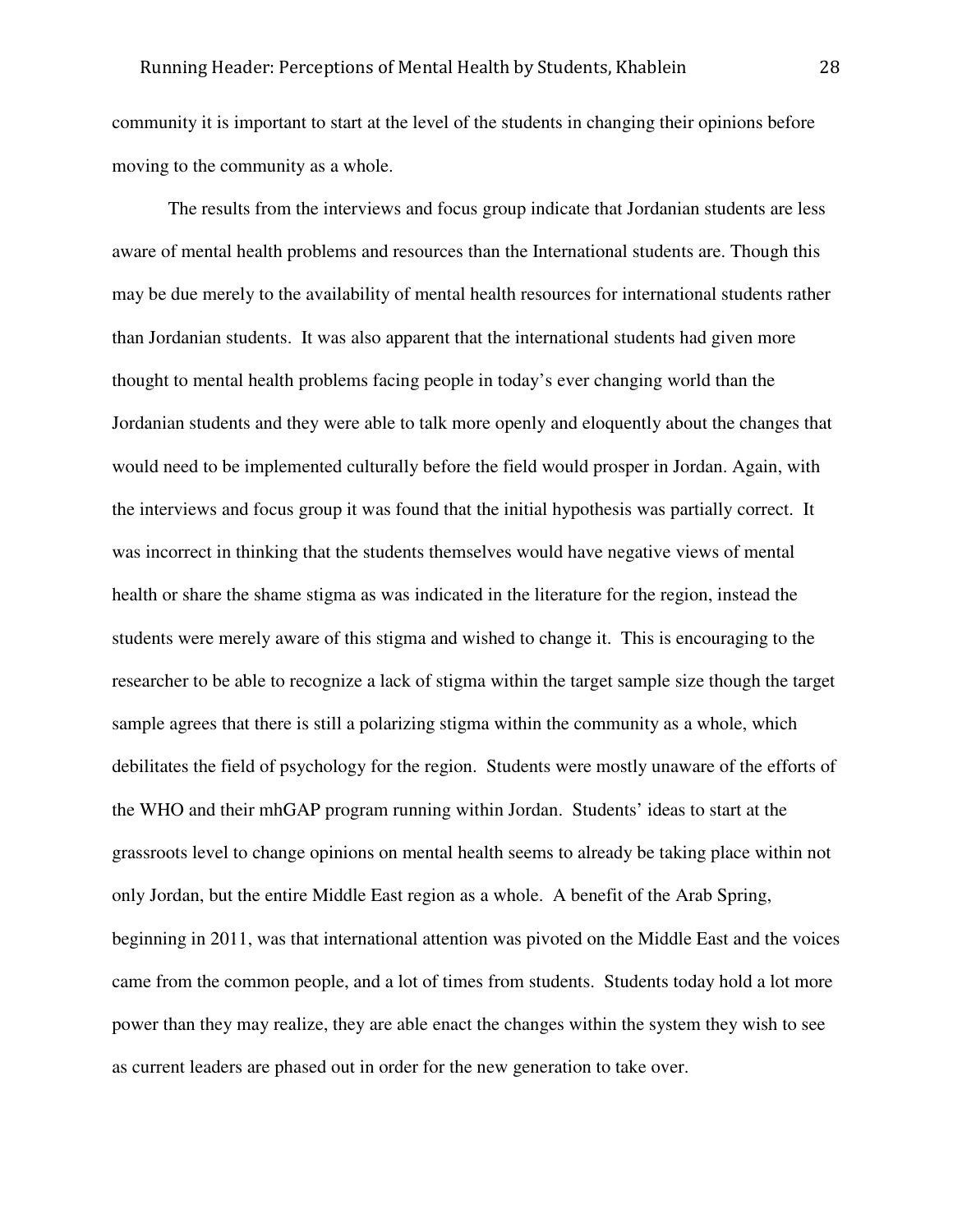In terms of the next actions to be taken to decreasing the stigma of mental illness and in return increasing the resources available to people would be to follow the recommendations of the students. Awareness is a large part of being able to change attitudes and that means that the opinions of all students need to be changed in order to reach their families and friends who are not exposed to many of the same liberal ideas as many university students are. The ability to create organizations on campus, which allow awareness of mental disorders to grow, would be extremely beneficial. In addition potentially creating support groups in order to bring students who have been through similar life experiences together in order would be able to draw upon the in-group sharing only mentality, while also bringing in more outsiders to the in group.

## **VII. Study Limitations**

 Though this study was able to uncover some general attitudes and trends on the attitudes and perceptions of mental health and the system in Jordan it is a highly complex topic to discuss stigma and experiences with mental health. There were several limitations in being able to fully explore the topic at hand, one them in particular, was sample size for the survey. Out of the 100 surveys handed out, accounting for none responses, only 56 students gave usable answers. This is a flaw in being able to survey only one class at one University. It is an acceptable amount of surveys to distribute, code and analyze within the time frame, though given a longer timeframe it would be more conducive to have statistically significant data which would mean surveying a greater number of students, potentially from multiple disciplines in order to assess the feelings across all fields of study, rather than studying only pharmacy and nutrition students. It would also be significant to study whether there was a difference in the attitudes across disciplines, if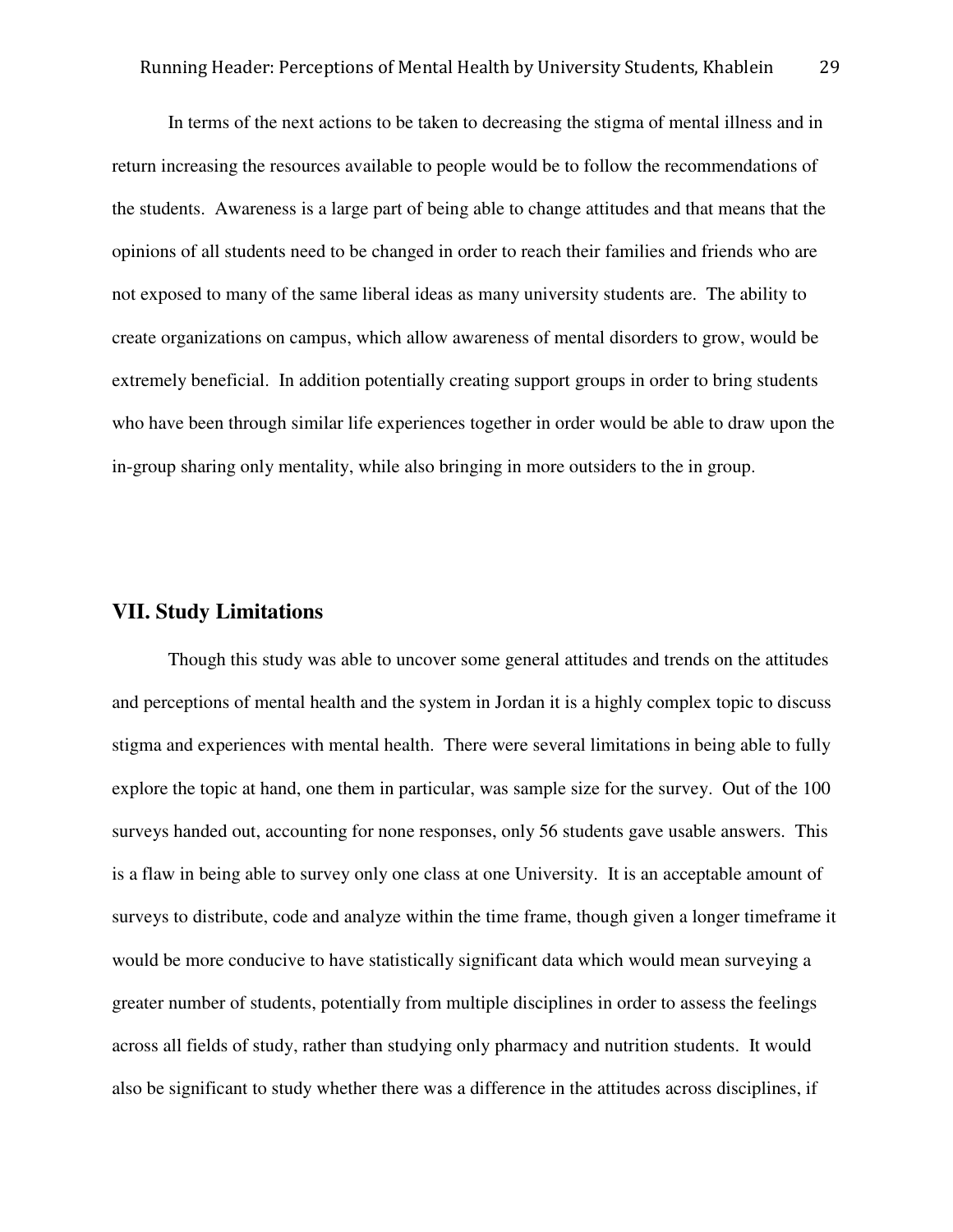there was a difference between those who are studying a science and a social science. It is also impossible to generalize the results of student's attitudes to that of the general community or population, though it was a deliberate choice in only surveying students in order to look at the future generations opinions. As the current doctors and lawmakers are being phased out, these students will be their replacements and their attitudes and perceptions on the topic will affect more change than that, potentially, of the general community.

 As far as limitations with interviews go, it would have been best to talk with all the students individually in an interview setting, though the setting with the international students ended up being a focus group due to the nature of their studies and the time restraints on the availability of balancing the research time frame with multiple students schedules to spend an extra 10-15 min talking with the researcher, during the finals period. The focus group took place during one of the student's laboratory times, which unfortunately could not be avoided.

 All interviews and the focus group took place in English which is a hindrance in itself for some participants may have not been able to fully express their opinions in English, though the students were fluent, many times native fluency is needed to discuss such a complex topic that has to deal with scientific terms in addition to discussing cultural norms and obstsacles for them, that the researcher, as a foreigner, would not be able to fully understand anyway. All the surveys were translated into Arabic and then back-translated to English once they were completed which leaves a lot to be desired in that many cultural and language barriers exist when so many people are interpreting the words. Many times there may be multiple translations, which were not intended by the researcher or the participant, though this seem unavoidable without the researcher achieving native fluency in Arabic.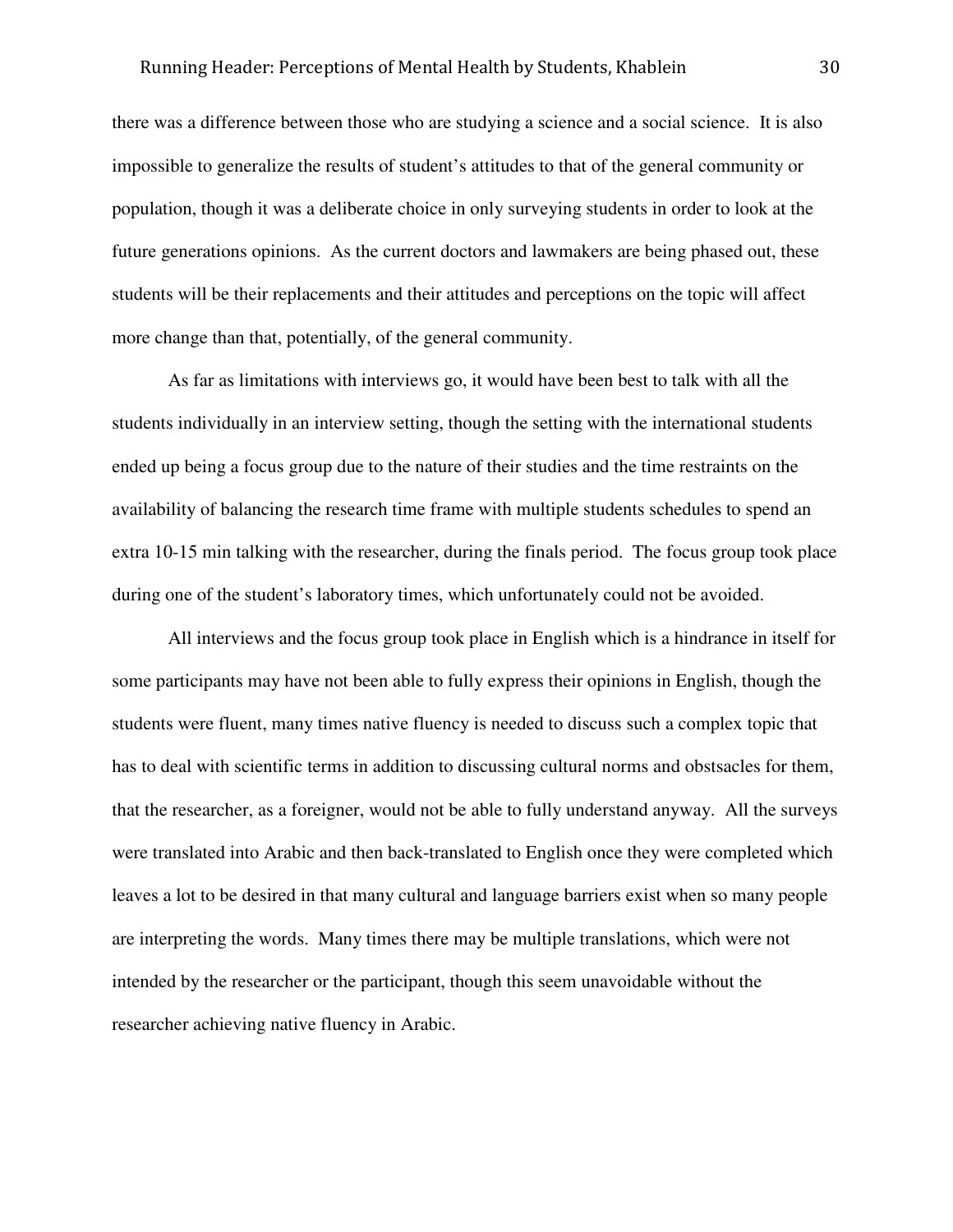Overall, every effort was taken to attempt to make this study valid and comprehensive, and with as little bias as possible, though given the time restraints, limited sample size and language barriers, it is acknowledged that there are limitations with the results which should be reflected upon in future research.

## **VIII. Future Research**

 Future research in this field should focus on the perceptions of a more common population rather than merely just students. It would also be beneficial to look at students from varying disciplines in order to ascertain how those from law faculties or other social sciences, with no medical background feel about the stigma associated with mental health in Jordan and potentially, surrounding Arab countries. It would also be worthwhile to look at the attitudes of people in regards to refugees, to see if as refugees become increasingly assimilated into Jordanian society if they will face a stigma for seeking mental health help given what they have been through.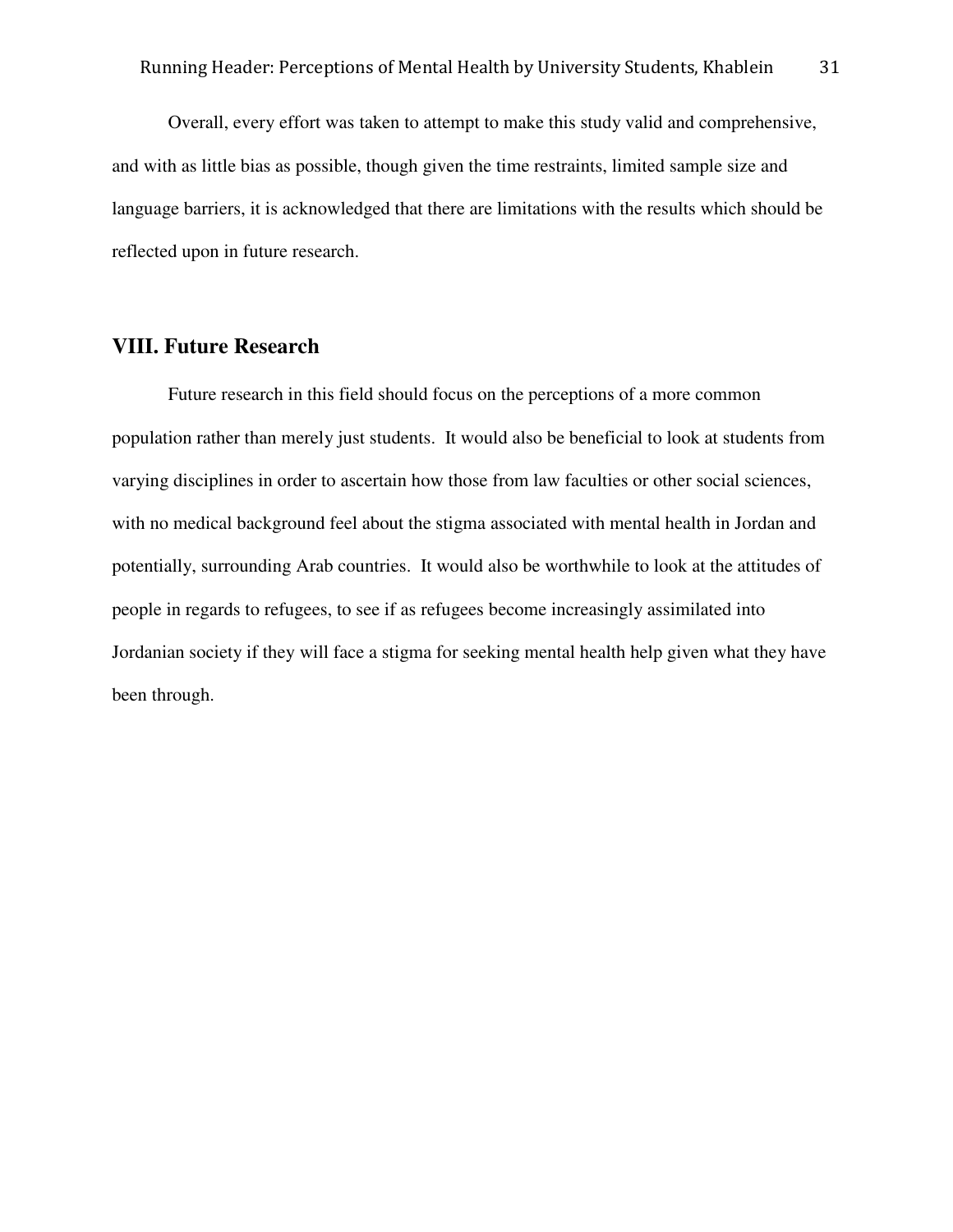## **IX. Bibliography**

- Abudabbeh, N., & Aseel, H. (1999). Transcultural counseling and Arab Americans. In J. McFadden (Ed.), *Transcultural counseling* (2nd ed.). Alexandria, VA: American Counseling Association.
- Abu-Ras, W. (2003). Barriers to services for Arab immigrant battered women in a Detroit suburb. *Journal of Social Work Research an Evaluation,* 4(1), 49-65.
- Al-Darmaki, F.M. (2003). Attitudes towards seeking professional psychological help: What really counts for United Arab Emirates university students? *Social Behavior and Personality,* 31(5), 497-508.
- Al-Adawi, S., Dorvlo, A., Al-Ismaily, S., Al-Ghafry, D., Al-Noobi, B., Al-Salmi, A., et al. (2002). Perception and attitude toward mental illness in Oman. *International Journal of Social Psychiatry,* 48, 305-317.
- Al-Krenawi, A. (1999). Explanations of mental ealth symptoms by the Bedouin-Arabs of the Negev. *International journal of Social Psychiatry,* 45, 56-64.
- Al-Krenawi, A., & Grahm, J.R. (2011). Mental health help-seeking among Arab university students in Israel, differentiated by religion. *Mental Health, Religion & Culture,* 14(2), 157-167.
- Al-Krenawi, A., Grahm, J.R., & Sehwail, M.A. Mental health and violence/ trauma in Palestine: Implications for helping professional practice. *Journal of Comparative Family Studies.*
- Aloud, N. & Rathur, A. (2009). Factors affecting attitudes toward seeking and using formal mental health and psychological services among Arab Muslim populations. *Journal of Muslim Mental Health,* (4), 79-103.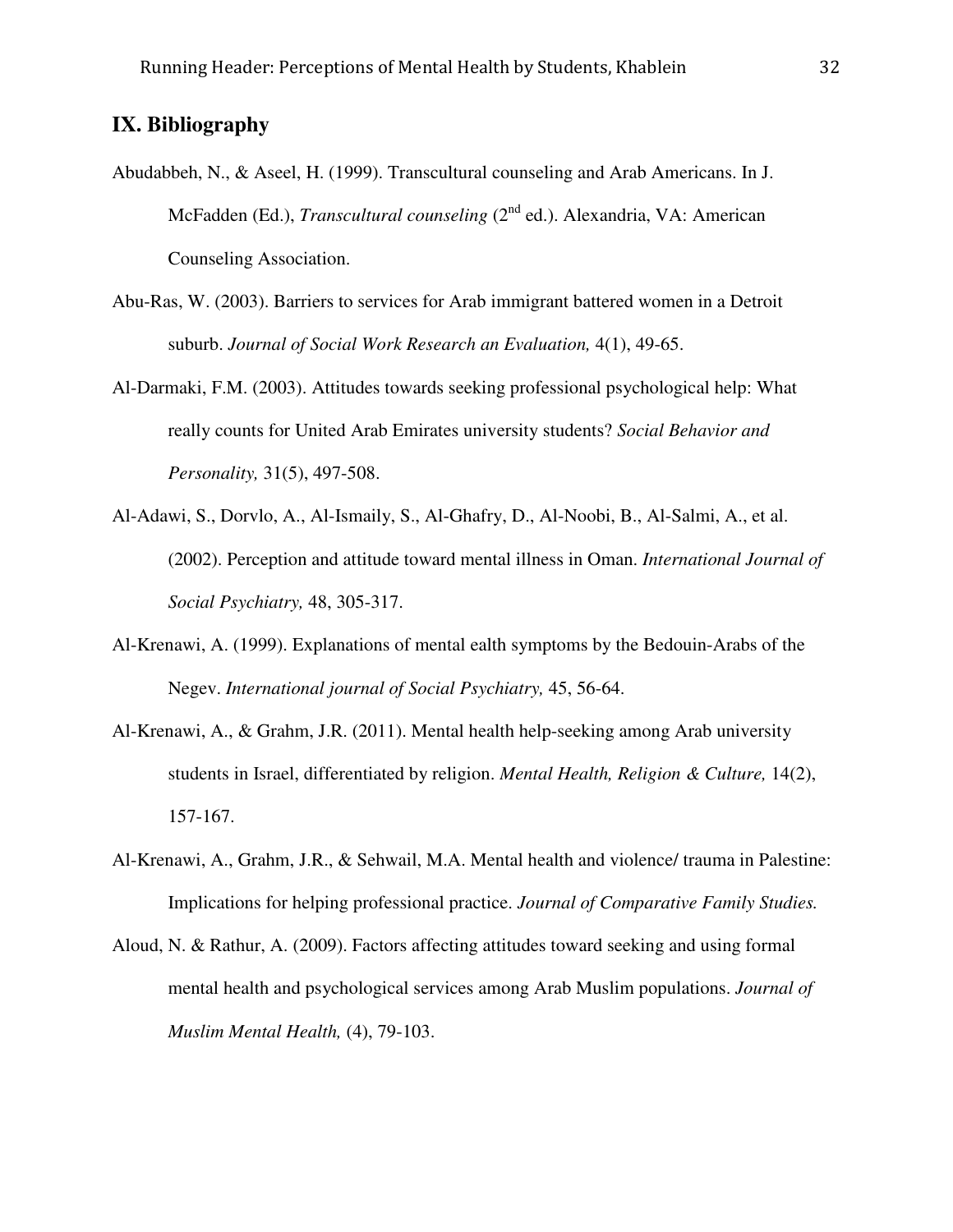- Corrigan, P.W., & Watson, A.C. (2002). The paradox of self-stigma and mental illness. *Clinical Psychology: Science and practice,* 9, 35-53.
- Crisp, A.H., Gelder, M.G., Rix, S., Meltzer, H.I., & Rowlands, O.J. (2000). Stigmatisation of people with mental illnesses. *The British Journal of Psychiatry,* 177, 4-7.
- Dimitry, L. (2011). A systematic review on the mental health of children and adolescents in areas of armed conflict in the Middle East. *Child: Care, Health, and Development,* 38(2), 153- 161.
- Erickson, C.D., & Al-Timimi, N.R. (2002). Providing mental health services to Arab Americans: Recommendations and considerations. *Cultural Diversity and Ethnic Minority Psychology*, 7, 308-332.
- Gianakos, I. (2002). Predictors of coping with work stress: The influences of sex, gender role, social desirability and locus of control. *Sex Roles*, 46(5-6), 149-158.
- Green, J. W. (1995). *Cultural awareness in the human services: A mutli-ethnic approach* (3rd ed). Needham Heights, MA: Allyn & Bacon.
- Haque-Khan, S. (1999). *Muslim women's voices: Generation, acculturation and faith in the perceptions of mental health and psychological help.* Unpublished doctoral dissertation, Texas Women's University, Denton, TX.
- Jawad, M.H., Sibai, A.M., & Chaaya, M. (2009). Stressful life events and depressive symptoms in a post-war context: Which informal support makes a difference? *J Cross Cult Gerontol,* 24, 19-32.
- Kranke, D., Floersch, J., Townsend, L., & Munson, M. (2010). Stigma experience among adolescents taking psychiatric medication. *Children and Youth Services Review,* 32, 496- 505.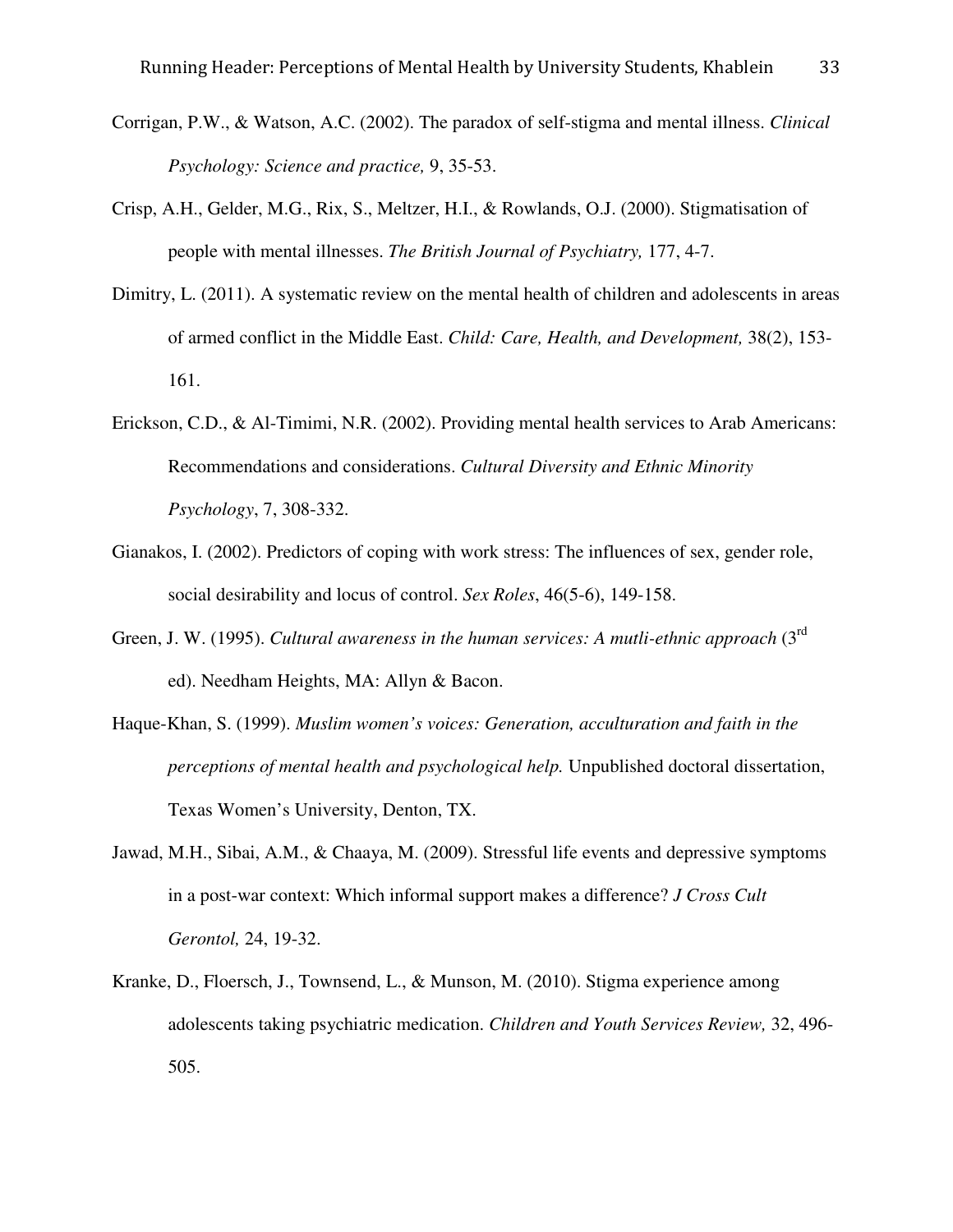- Mittal, D., Drummond, K.L., Blevins, D., Curran, G., Corrigan, P., & Sullivan, G. (2003). Stigma associated with PTSD: Perceptions of treatment seeking combat veterans. *Psychiatric Rehabilitation Journal*, 36(2), 86-92.
- Sayed, M.A. (2002). Arabic psychiatry and psychology: The physician who is philosopher and the physician who is not a philosopher: Some cultural considerations. *Social Behavior and Personality: An International Journal,* 30, 235-242.
- Tucker, J.R., Hammer, J.H., Vogel, D.L., Bitman, R.L., Wade, N.G., & maier, E.J. (2013). Disentangling self-stigma: Are mental illness and help-seeking self-stigmas different? *Journal of Counseling Psychology*, 1-13.

*World Health Organization.* Website. www.who.int/en.

Youssef, J. & Deane, F.P. (2006). Factors influencing mental-health help-seeking in Arabic speaking communities in Sydney, Australia. *Mental Health, Religion & Culture,* 9(1), 43- 66.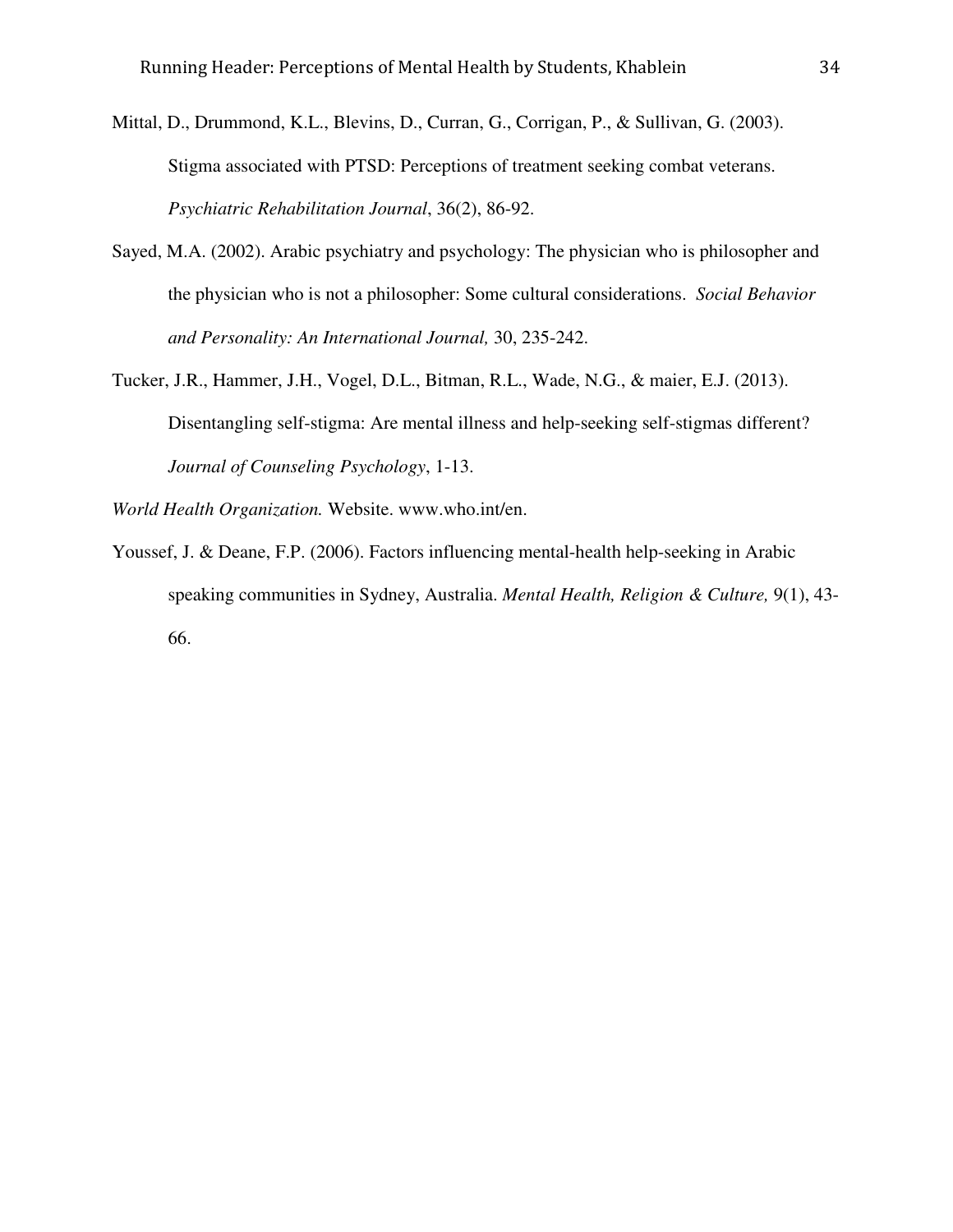## **X. Appendices**

## **Survey (English)**

This survey was constructed to gauge knowledge and attitudes of mental health by Jordanian University students. As students, you have been selected to participate based on your unique position as the leaders of tomorrow's world. Please answer all questions clearly and concisely. You do not have to participate in this study if you do not wish, please answer the following questions as clearly and concisely as possible. All answers will be anonymous, please do not put your name anywhere on this questionnaire.

1.Age:

- 2. Major:
- 3. Gender:
- 4. Religious Affiliation:
- 5. Nationality:
- 6. Please list 3 mental disorders you are aware of:
	- 1.
	- 2.
	- 3.

Do the phrases mental disorder and mental illness mean something different to you? If yes please explain:

Circle the answer that best represents your opinions. If Other please explain.

- 7. If you found out someone in your family had a mental disorder you would:
- a. Be OK with it
- b. Not tell anyone
- c. Call them crazy and distance yourself
- d. Other:

8. If you were diagnosed with a mental disorder you would want:

- a. To be kept at home away from the public
- b. Allowed to carry on your day to day business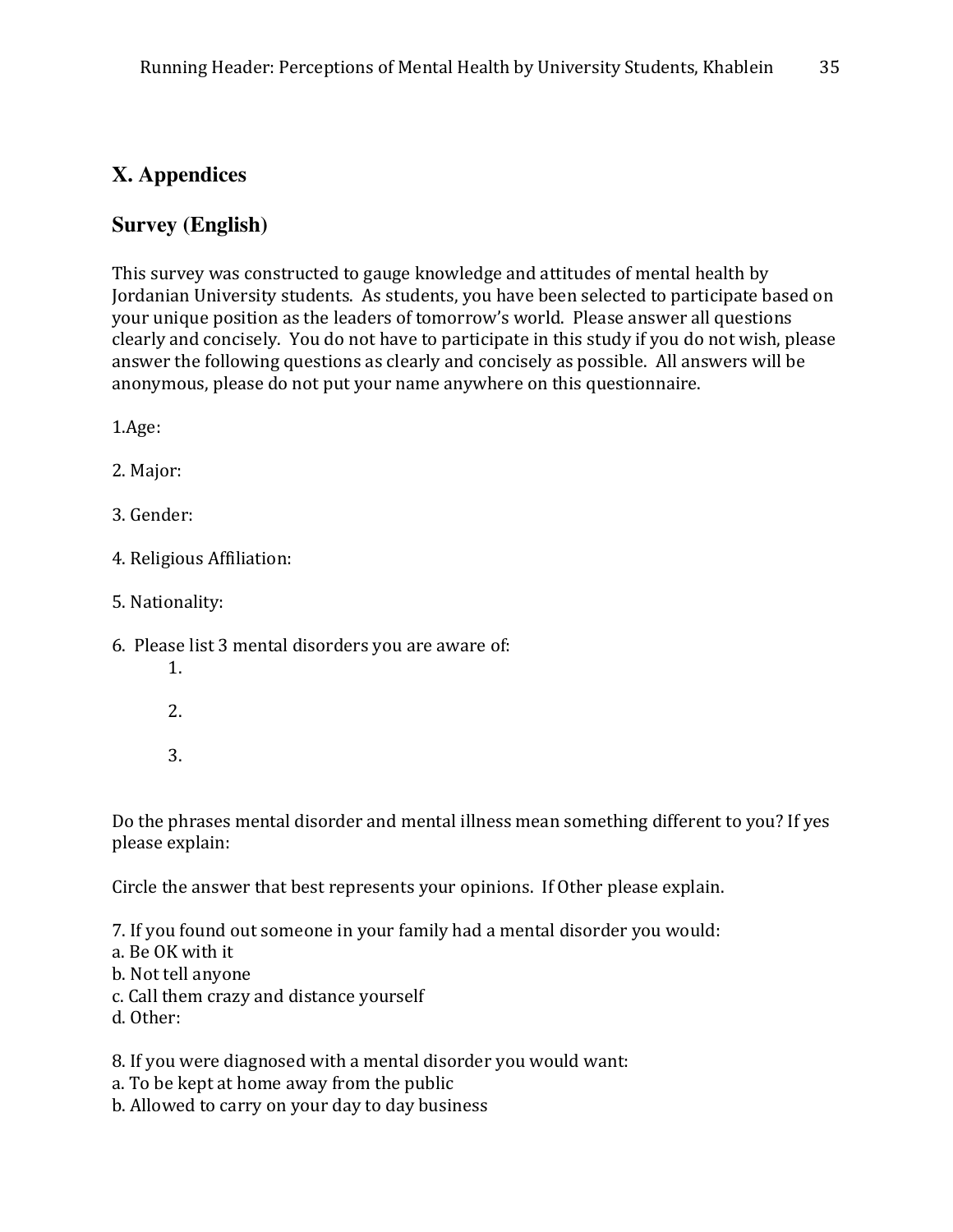c. Admitted into a hospital

d. Other :

- 9. Your thoughts on mental disorders are derived from:
- a. Television/ Movies
- b. Family/Peers
- c. Religion
- d. Other:

10. If I am feeling tired or anxious for longer than 3 weeks I will:

- a. Talk to my friends
- b. Talk to my family
- c. Seek a psychologist or counselor
- d. Other:
- 11. How do mental health illnesses arise?
- a. Genetics
- b. Trauma
- c. Poor family life
- d. Other: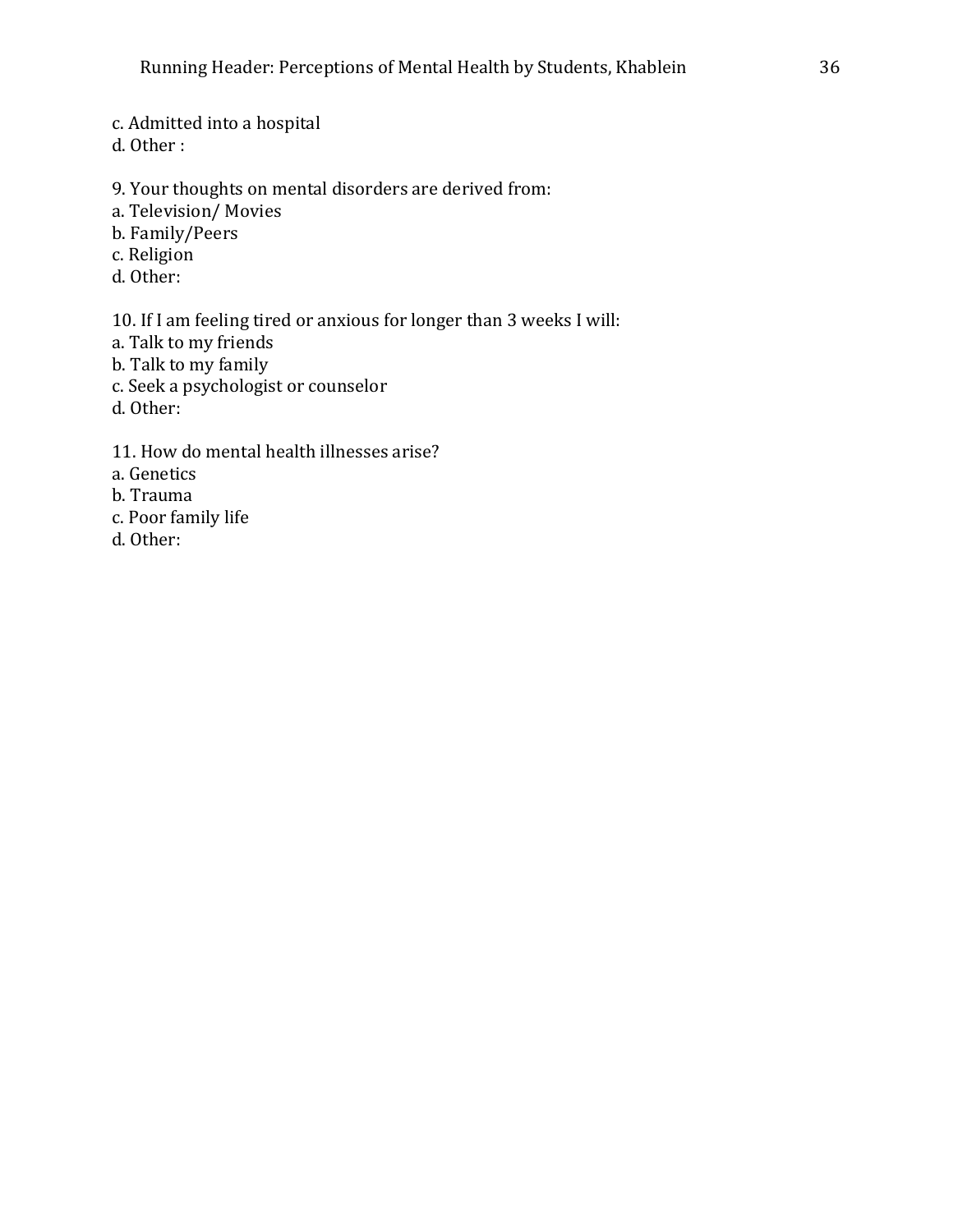## **Survey (Arabic)**

دراسة مسحية لتقييم مدى معرفة طلبة الجامعات في الأردن و مواقفهم<br>بالنسبة للصحة النفسية

| عزيزي الطالب/ عزيزتي الطالبة                                                                                       |  |
|--------------------------------------------------------------------------------------------------------------------|--|
| يهدف هذا الإستبيان لتقييم مدى معرفة طلبة الجامعات في الأردن و مواقفهم بالنسبة للصحة النفسية بصفتهم قادة المستقبل و |  |
| صانعي القرار .   برجي الإجابة على جميع الأسئلة بوضوح ودقة و التي لن تستغرق أكثر من 5 دقائق.  نرجو التكرم بالعلم    |  |
| أن المشاركة في هذه الدر اسة طوعية. إذا كنت لا تر غب في ذلك، الرجاء ذكر السبب في أعلى الصفحة و إعادة الاستبيان.     |  |
|                                                                                                                    |  |
| كما نود التأكيد بأن جميع الإجابات ستكون مجهولة المصدر و لن يتم كشف أي من معلوماتك الشخصية أو اسمك على البحث        |  |
| من فضلك لا تضـع اسمك فـي أي مكان علـي هذا الاستبيان_ نشكر لكم تعاونكم_                                             |  |
|                                                                                                                    |  |
| أولا: معلومات عامة عن المشارك/ المشاركة بالدراسة                                                                   |  |
| العمر                                                                                                              |  |
| التخصص                                                                                                             |  |
|                                                                                                                    |  |
|                                                                                                                    |  |
| ثانيا: مدى معرفة المشارك / المشاركة بالصحة النفسية                                                                 |  |
|                                                                                                                    |  |
| 1. الرجاء ذكر 3 من الإضطرابات النفسية التي تعرفها                                                                  |  |
|                                                                                                                    |  |
|                                                                                                                    |  |
|                                                                                                                    |  |
|                                                                                                                    |  |
|                                                                                                                    |  |
|                                                                                                                    |  |
|                                                                                                                    |  |
| 2. هل  تعتقد أن هناك فرق بين المرض النفسي و الاضطراب النفسي؟                                                       |  |
|                                                                                                                    |  |
| نعم                                                                                                                |  |
|                                                                                                                    |  |
| اذا كانت اجابتك عن السؤال السابق بنعم, نرجو توضيح الفرق من وجهة نظرك:                                              |  |
|                                                                                                                    |  |
|                                                                                                                    |  |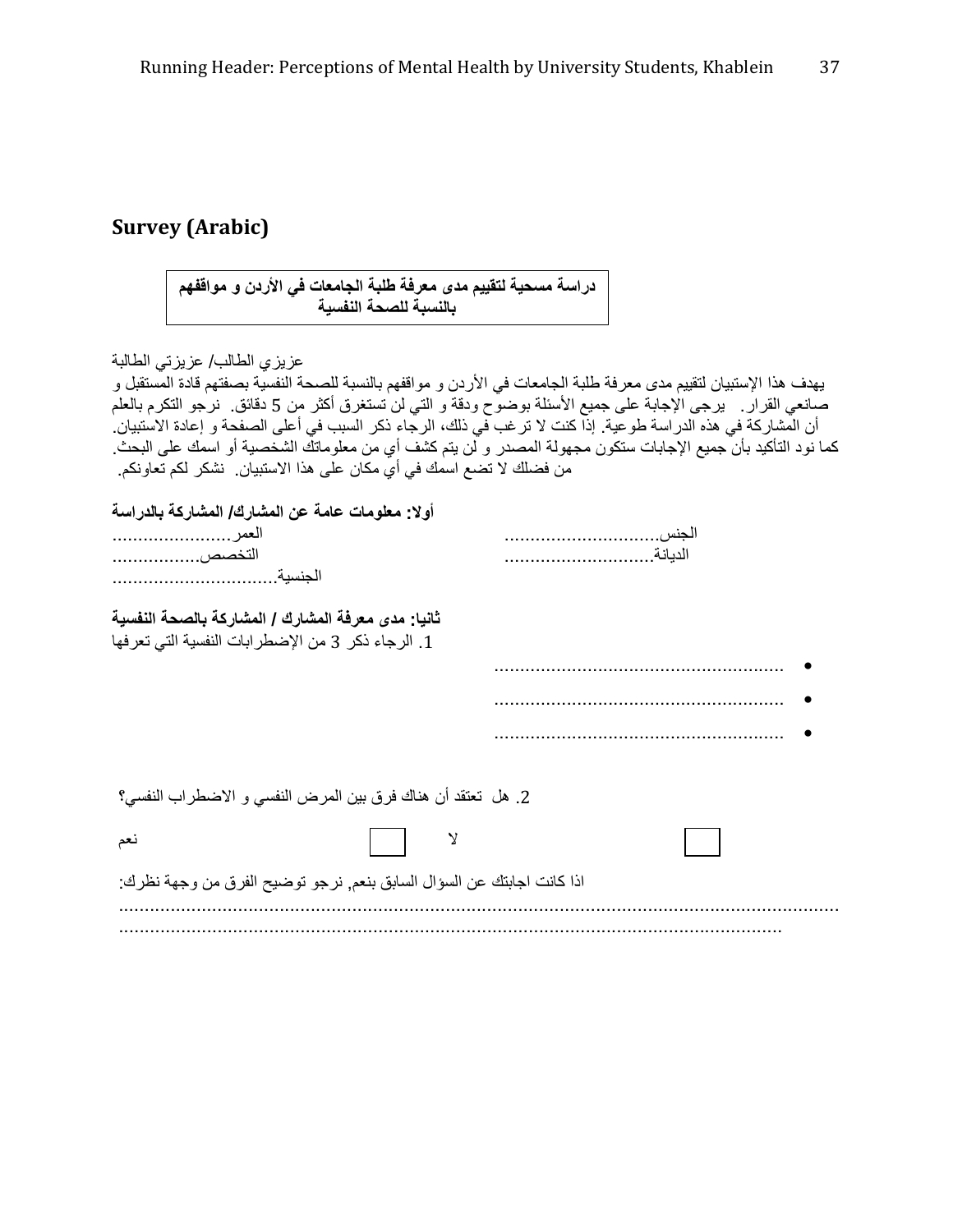ثالثا: موقف المشارك/ المشاركة بالنسبة للصحة النفسية 3. إذا وجدت أن شخص ما في عائلتك لديه اضطراب نفسي٬ ماذا تفعل؟ أ يكون شعورك عادي و طبيعي ب تتعامل مع الموضوع بمنتهى السرية و لا تخبر أحدا ج تعتبر المصـاب مجنونـا و تتـحاشاه تمـامـا . د -V أ # /
C) ا9,-ء ا1-آ,).................................................. 4. كيف تريد ممن حولك أن يتصرفوا فيما لو تم تشخيصك بإضطراب نفسي؟ أ ِ أن يبقوك في المنزل بعيدا عن أعين الآخرين ب أن تمارس حياتك اليومية بشكل طبيعي ج\_ أن يتم ادخالك إلى المستشفى . د -V أ # /
C) ا9,-ء ا1-آ,).................................................. 5. من أي المصـادر تستمد أفكارك حول الصـحة النفسية؟أ أ التلفاز و الأفلام ب العائلة و الأصدقاء ج الشريعة . د -V أ # /
C) ا9,-ء ا1-آ,).................................................. 6. اذا حدث و شعرت باضطراب أو قلق لمدة أكثر من 3 أسابيع فماذا تفعل؟ أ. تتحدث لأحد من أفراد عائلتك ب. تتحدث لأحد من أصدقاءك ج. تراجع طبيب نفسي أو مرشد اجتماعي . د -V أ # /
C) ا9,-ء ا1-آ,).................................................. 7. بنظرك, ما هو سبب الإضطرابات النفسية؟ أ الجينات/ الوراثة ب الحوادث و ما ينجم عنها من اصابات ج\_ التفكك الأسري/ الاجتماعي . د -V أ # /
C) ا9,-ء ا1-آ,)..................................................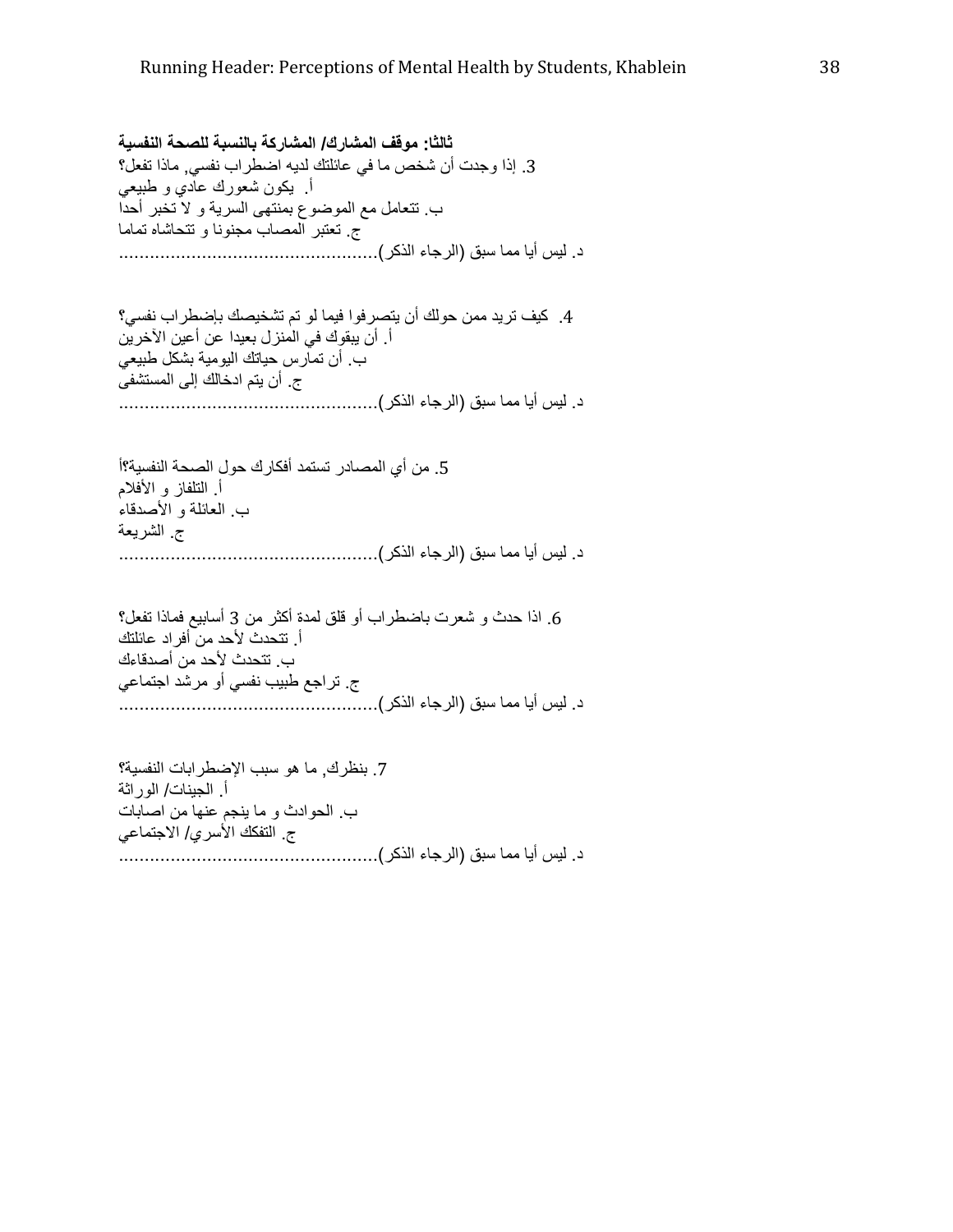## **Survey Questions (English)**

Demographic:

-What is your major? -What is your nationality? -What is your age?

Knowledge:

-Do the phrases mental disorder and mental illness mean something different to you? How? -Do you think anxiety or depression is a mental health disorder? How should it be dealt with? -Is there a difference between a psychologist and a psychiatrist? What is it?

Attitudes/Perceptions:

-Do you believe it is OK for a person to see a psychologist? Or Psychiatrist? When should they see either?

-How would you feel if you were told you had a mental disorder?

-Do you think there are enough mental health resources in Jordan? Why? How can it be improved? Should it be improved?

-Do you think there is a stigma associated with mental health in Jordan? Why?

Experience/Recommendations/ Final Thoughts:

-Do you know anyone who has a mental disorder?

-Have you ever desired to see a mental health professional? Why? Why not?

-When you are feeling stressed, what action do you take?

-Do you ever take medication because you are feeling stressed, or sad?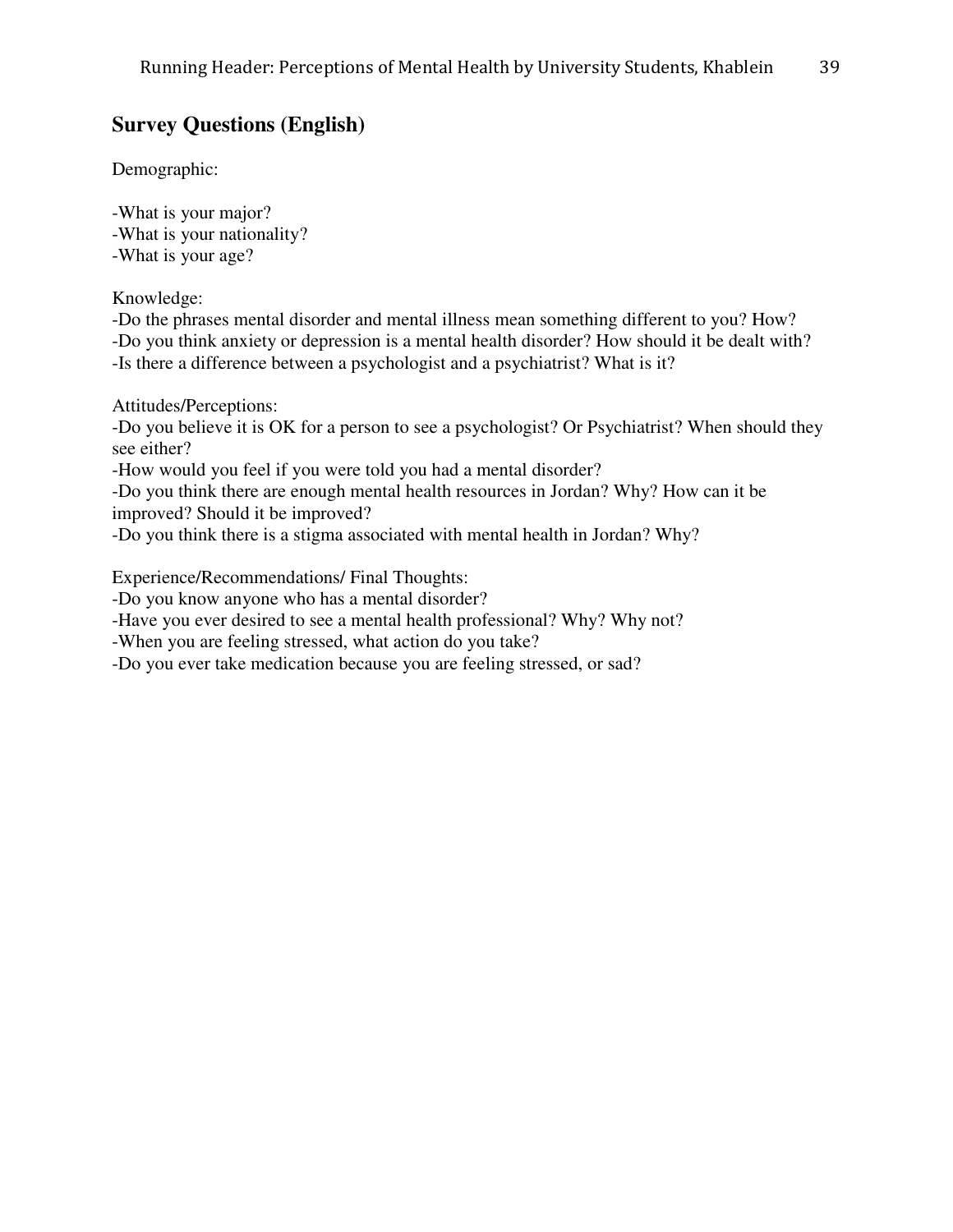## **Consent Form (English)**



#### **CONSENT FORM**

#### **1. Brief description of the purpose of this study**

The purpose of this study is to assess the attitudes and perceptions of Jordanian University students in regard to mental health illnesses.

#### **2. Rights Notice**

In an endeavor to uphold the ethical standards of all SIT ISP proposals, this study has been reviewed and approved by a Local Review Board or SIT Institutional Review Board. If at any time, you feel that you are at risk or exposed to unreasonable harm, you may terminate and stop the interview. Please take some time to carefully read the statements provided below.

- **a.** *Privacy* all information you present in this interview may be recorded and safeguarded. If you do not want the information recorded, you need to let the interviewer know.
- **b.** *Anonymity* all names in this study will be kept anonymous unless the participant chooses otherwise.
- **c.** *Confidentiality*  all names will remain completely confidential and fully protected by the interviewer. By signing below, you give the interviewer full responsibility to uphold this contract and its contents. The interviewer will also sign a copy of this contract and give it to the participant.

Participant's name printed Participant's signature and date

\_\_\_\_\_\_\_\_\_\_\_\_\_\_\_\_\_\_\_\_\_\_\_\_\_ \_\_\_\_\_\_\_\_\_\_\_\_\_\_\_\_\_\_\_\_\_\_\_\_\_\_\_\_\_

Interviewer's name printed Interviewer's signature and date



\_\_\_\_\_\_\_\_\_\_\_\_\_\_\_\_\_\_\_\_\_\_\_\_\_ \_\_\_\_\_\_\_\_\_\_\_\_\_\_\_\_\_\_\_\_\_\_\_\_\_\_\_\_\_